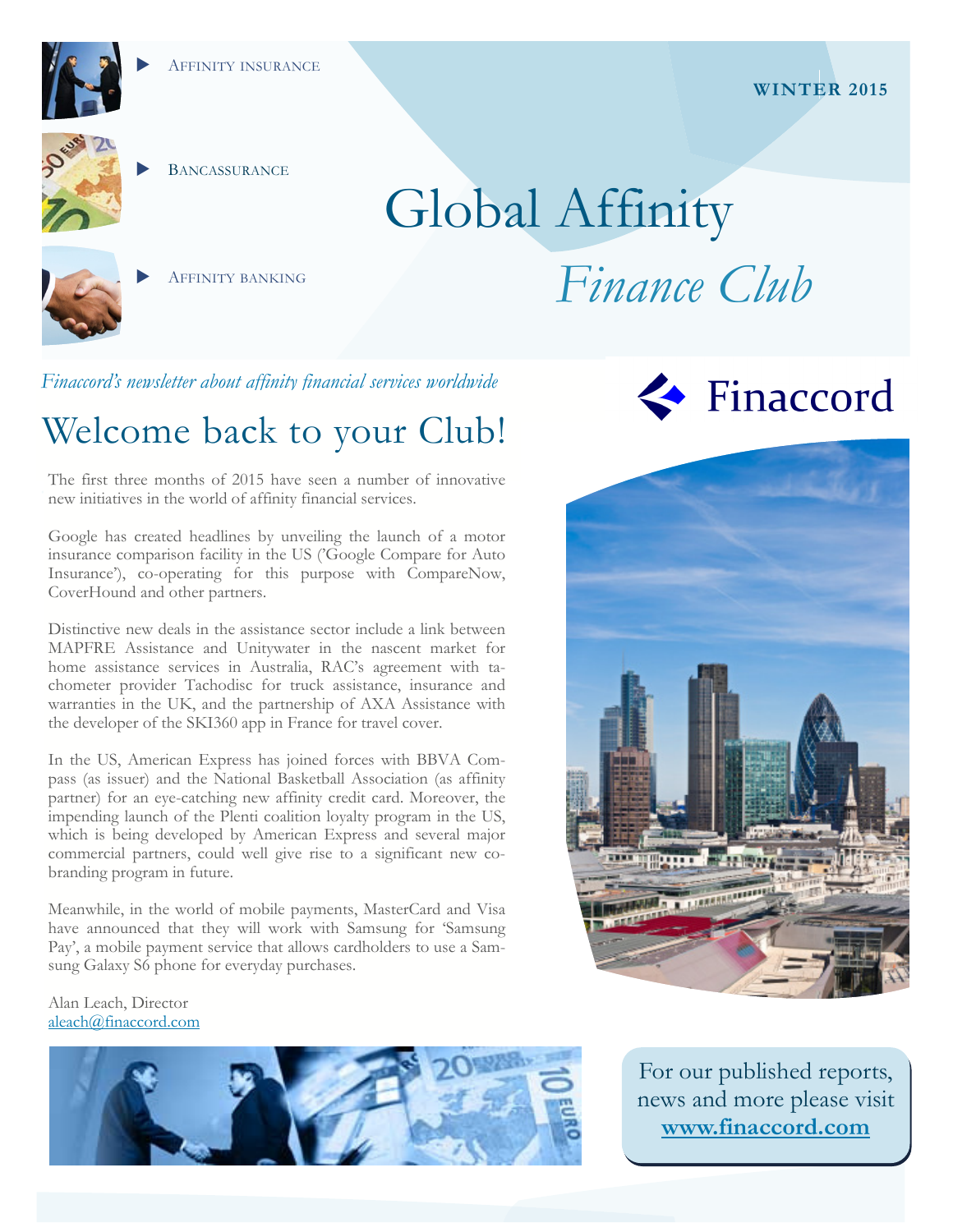### **Table of contents**

ter company 5

5

### **Affinity Insurance News**  ASSISTANCE 5 MAPFRE Assistance secures pioneering deal with Australian wa-Collinson Group provides secures home assistance link with EDF Energy 5 COMMERCIAL INSURANCE Hollard partners with Tokio Ma-Lloyd's of London underwriters 6 MOTOR INSURANCE 6 Google unveils motor insurance comparison facility in the US 6 MetLife develops motor insurance product for US transportation network company 7 Specialist in UK manufacturerbranded motor insurance selects Allianz as underwriting partner 7 PET INSURANCE 7 Sterling Pet Solutions ties with CoverCloud for pet insurance product to be sold through Costco 7 PRODUCT WARRANTIES / INSURANCE 7 MAPFRE Warranty seals affinity deal with Portuguese optician chain 7 Solid Försäkringar bolsters Swedish bicycle insurance business 8 TRAVEL INSURANCE 8 AA selects Cigna Insurance Services as provider for revamped travel cover 8 MAPFRE Asistencia bolsters position as distributor to Belgian travel trade… 8 8 9 nership 9

… and enters into partnership for

travel cover with Russian insurer

AXA Assistance provides embedded insurance for Miles & More cardholders… 8

… and works with SKI 360 app for travel cover in France 9

Sun Life chooses AXA Assistance as assistance provider for Chinese travel insurance policies

ERV and Deutsche Bahn renew travel insurance distribution part-

### GENERAL 9

Ageas secures household and motor insurance partnership with Virgin Money 9

Hollard signs five-year joint venture agreement with Botswana's largest trade union 9

Gras Savoye wins affinity tie with association of French music writers and composers 9

ARAG earns legal protection and home emergency mandate with Horizon underwriting agency 9

Tachodisc selects RAC for truck insurance, assistance and warranty cover 10

Generali buys out remaining 24% stake of PPF Group in former joint venture 10

# rine to service Japanese customers in sub-Saharan Africa… 5

… and teams up with broker network Steadfast to launch new underwriting agency in Sydney 5

LIFE, ACCIDENT AND HEALTH INSURANCE 5

Teachers Assurance to offer LV= flexible savings plan and financial advice service 5

CNP Assurances commences CAPVITA joint venture with Alptis Assurances 6

Cigna Insurance Services wins personal accident mandate with Chaucer Direct 6

Friends Life enhances 'Protect+' range with Best Doctors module 6

Columbus Direct launches income protection cover with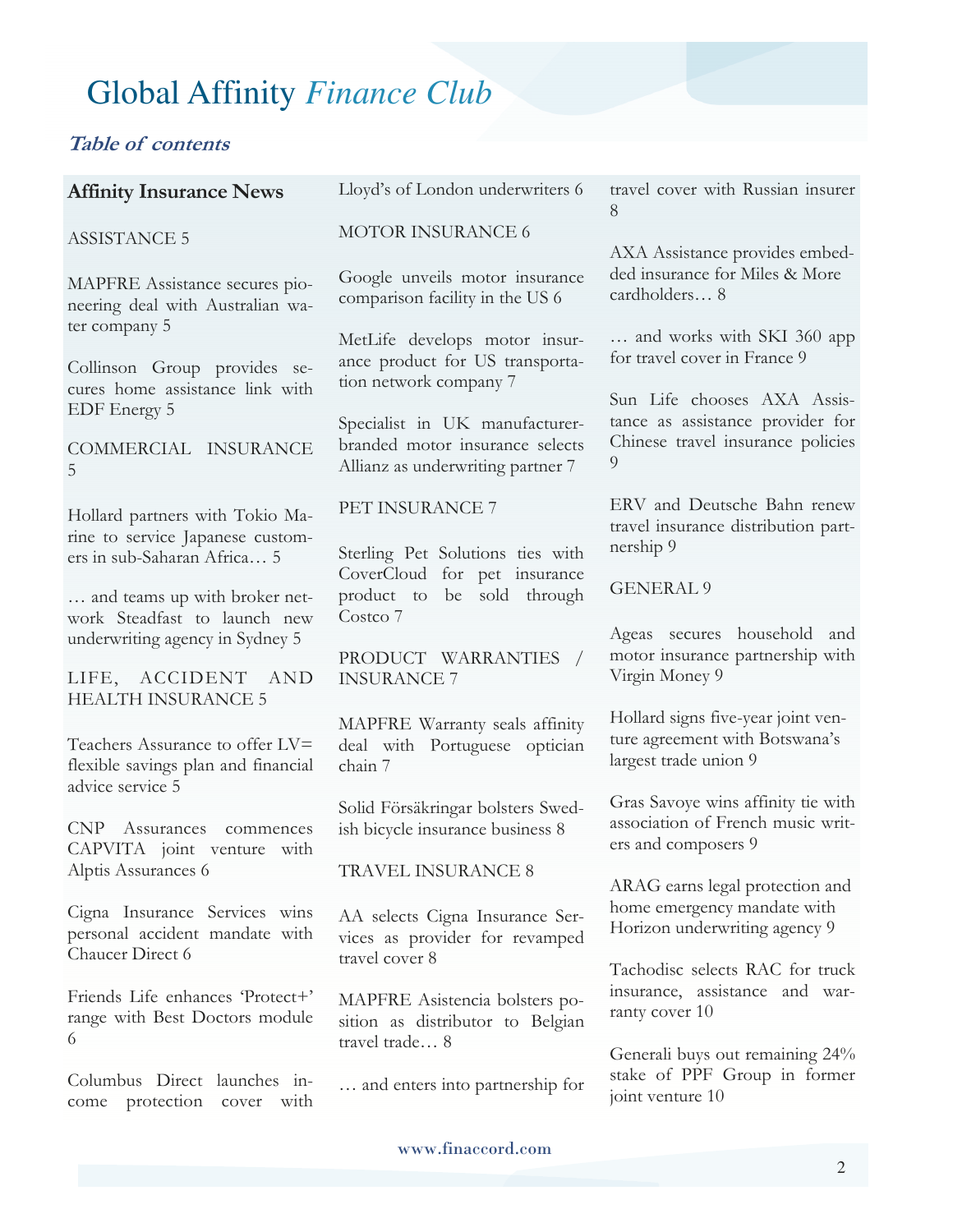### **Bancassurance**

### CREDITOR INSURANCE 10

Genworth Financial secures mortgage insurance deals with UK building societies 10

### LIFE INSURANCE 10

Helvetia renews distribution agreement with Raiffeisen banking group for five more years 10

Tata AIA Life and Citibank cooperate for life insurance products in India 10

Société Générale converts Antarius from a joint venture to a captive insurer 10

### TRAVEL INSURANCE 11

Sparbankernas Kort chooses Solid Försäkringar as provider of card-related travel cover 11

### GENERAL 11

Groupe BPCE reconfigures bancassurance partnership with CNP 11

Howden Broking Group acquires management control of bankowned broker in Malaysia 11

### **Affinity Banking**

### AFFINITY CARDS 12

BBVA Compass rolls out NBA affinity card with American Express 12

### AUTOMOTIVE FINANCE 12

BNP Paribas Personal Finance and Geely receive regulatory green light for finance joint venture 12

GM subsidiaries acquire stake in Chinese automotive finance joint venture from Ally Financial 12

Fiat Chrysler and Crédit Agricole convert joint venture finance company to fully-licensed bank 12

### CONSUMER FINANCE 12

BNP Paribas Personal Finance forms new joint venture with Spanish banking group 12

### CO-BRANDED CARDS 13

Alliance Data rolls out cobranded credit card program with Red Roof Inn hotel chain 13

Capital One introduces cobranded business card in partnership with GM 13

American Express links with major partners for launch of new US-based coalition loyalty program 13

Indian online marketplace operator selects HDFC for new cobranded credit card 13

Russian Standard Bank develops new range of Visa cards with Miles & More 14

MENTS / REMITTANCES

INTERNATIONAL PAY-

ICICI Bank links with UAE Exchange for remittances for Indian beneficiaries 14

MOBILE / ONLINE PAY-MENTS 14

Samsung works with major card networks for mobile payments in the US and other markets 14

MasterCard ties with eTranzact International for Nigerian remittances… 14

… and with Steward Bank in Zimbabwe in a similar context 14

MasterCard works with four US banks for mobile payment options through Apple Pay 15

MasterCard combines Master-Pass digital payment service with mobile ticketing system 15

MasterCard introduces payment app for Wagamama customers in the UK 15

Visa collaborates with Airtel for mobile money across seven African countries 15

Visa Europe expands Visa Direct peer-to-peer payments service… 15

… aided by new partnership with fastacash allowing payments via social networks 15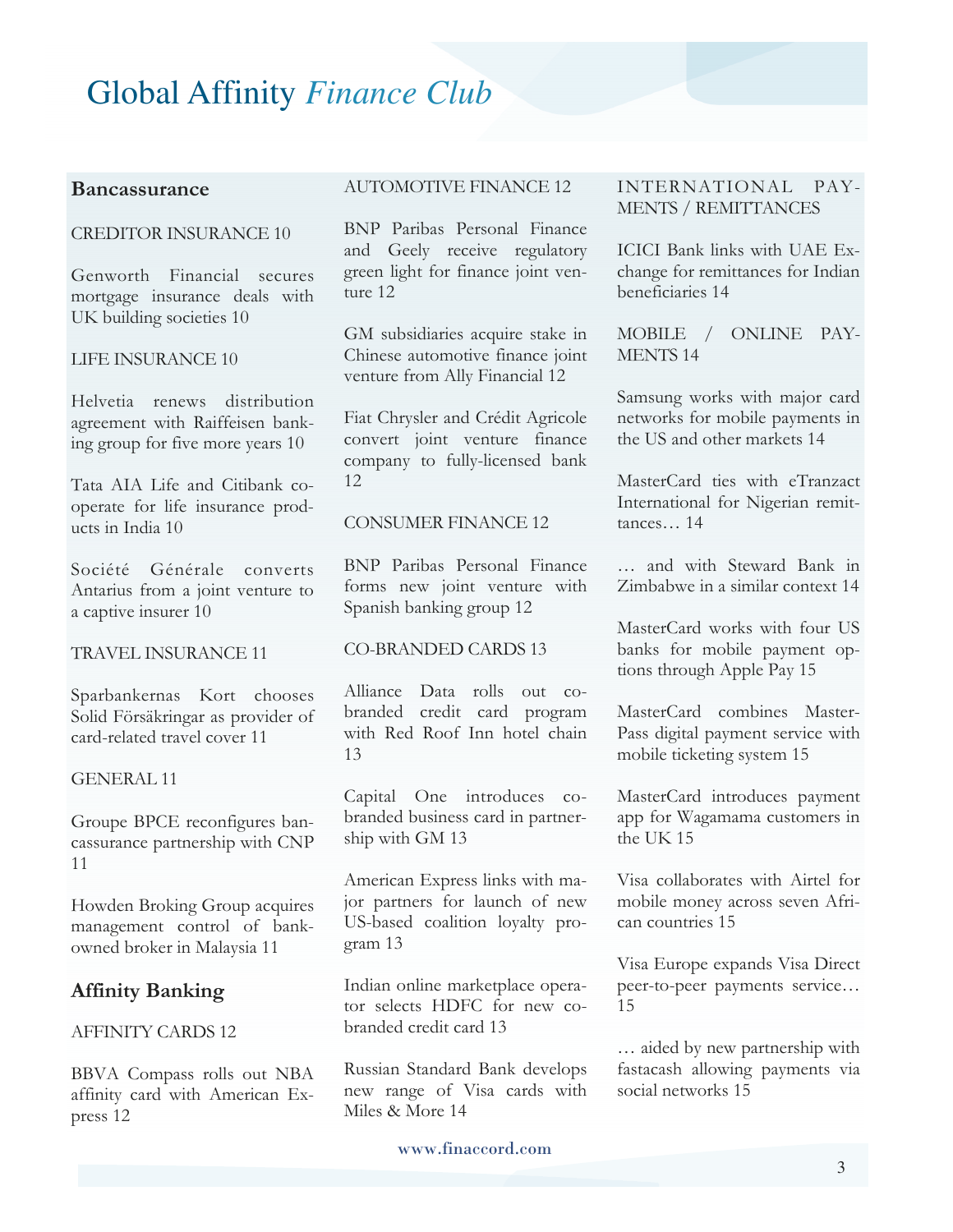### **Table of contents**

Ecobank forms pan-African mobile payment partnerships with MTN and Orange 16

Synchrony Bank allows cardholders to use 'Samsung Pay' mobile wallet app 16

3 extends direct carrier billing service with Boku in Hong Kong 16

Maybank launches portable point -of-sale payment device in conjunction with Maxis Berhad 16

BGL BNP Paribas launches mobile payment solution in partnership with Digicash Payments 16

PayPoint works with UNIQA to facilitate payments of insurance premiums in Romania 17

Drillisch prepares to launch Wirecard mobile payment service 17

PAYMENT CARD ISSUANCE AND ACCEPTANCE 17

JCB links with Asia Commercial Bank for new debit and credit cards in Vietnam 17

### RETAILER CARDS 17

Alliance Data renews privatelabel credit card partnership with FULLBEAUTY Brands 17

Costco terminates co-branding and merchant acceptance partnership with American Express 17

### **Finaccord country reports**

Finaccord publishes a variety of reports about the following countries:

Australia Austria Belgium Brazil Canada China France Germany India Indonesia Italy Japan Malaysia Mexico **Netherlands** Poland Romania Russia South Africa South Korea Spain Switzerland Turkey UK USA

Alternatively, to see our full list of reports organised by country, with more than 60 countries covered in total, please visit our website at www.finaccord.com and / or use the search-by-country function at www.finaccord.com/ search-by-country.htm.

Finaccord is a market research, publishing and consulting company specialising in financial services with a focus on marketing and distribution strategies. Our clients include:

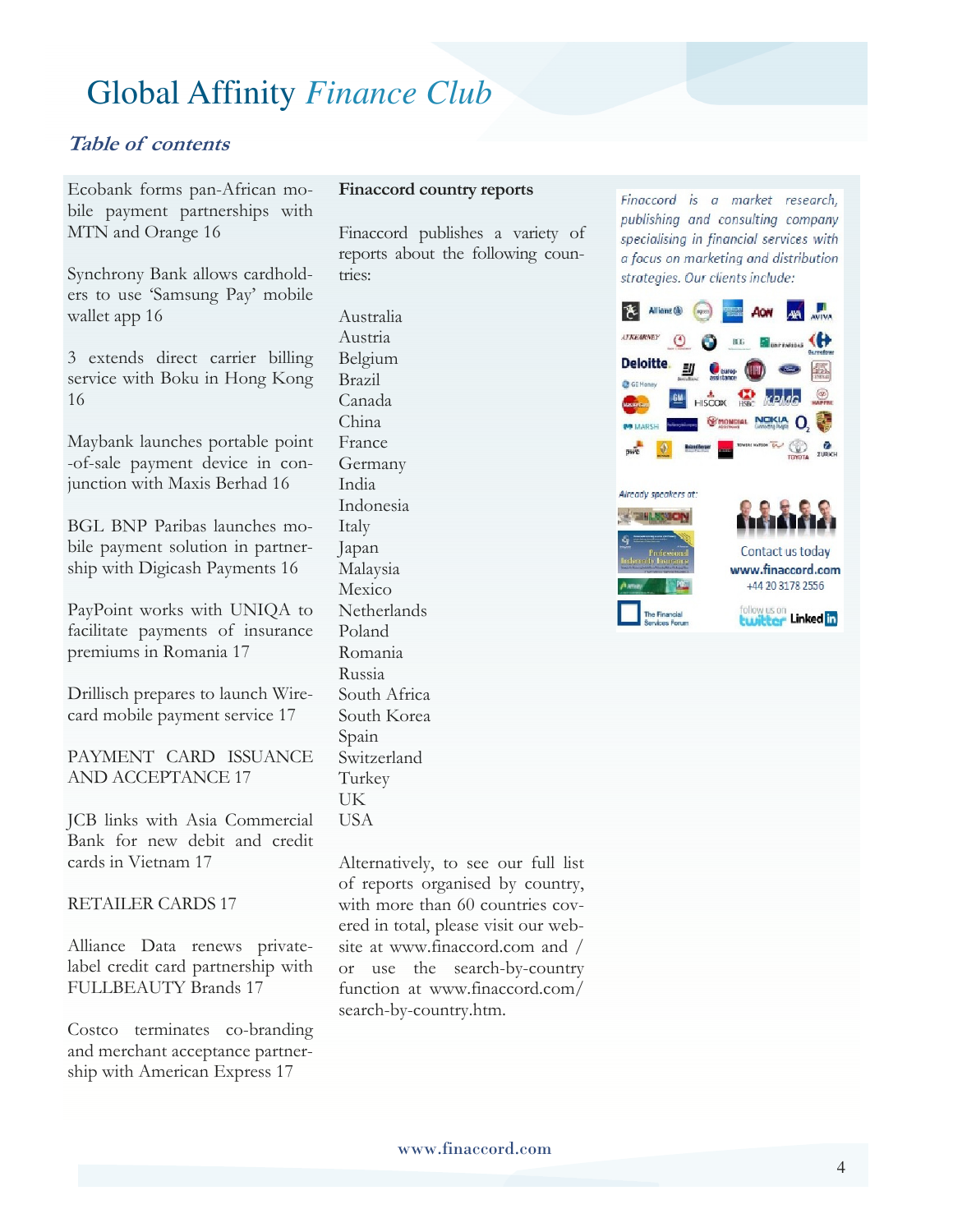

### **Affinity Insurance News**

### ASSISTANCE

### **MAPFRE Assistance secures pioneering deal with Australian water company**

In Australia, MAPFRE Assistance has established a new partnership with Unitywater, a water company serving more than 300,000 customers, for the provision of insurance related to emergencies related to plumbing and water supply. The deal is a seminal one as the market for home emergency insurance and assistance in Australia is underdeveloped relative to those in many other developed economies.

### **Collinson Group provides secures home assistance link with EDF Energy**

Energy company EDF Energy has signed an agreement with Collinson Group to provide homeowner and landlord emergency insurance and assistance services to UK customers. The range of products will include both insurance and service solutions for gas central heating, plumbing and drainage, and electrical wiring, plus a comprehensive home emergency product.

\_\_\_\_\_\_\_\_\_\_\_\_\_\_\_\_\_\_\_\_\_\_\_\_\_

### COMMERCIAL INSURANCE

### **Hollard partners with Tokio Marine to service Japanese customers in sub-Saharan Africa…**

Insurance groups Hollard and Tokio Marine have struck an agreement to co-ordinate specific initiatives relevant to Japanese clients in sub-Saharan Africa, with a focus on insurance requirements. The arrangement will see Hollard establish a Japan desk which will exclusively handle business in sub-Saharan Africa for the Japanese clients of Tokio Marine and its group companies. Hollard has fullyfledged non-life licenses in several countries in the region including Botswana, Mozambique and Namibia as well as South Africa and, as of earlier in 2015, Ghana. Through various partnerships and joint venture arrangements, Hollard currently provides cover in a further 20 countries on the continent, and has a significant reach in East and West Africa.

### **… and teams up with broker network Steadfast to launch new underwriting agency**

In Australia, Hollard and broker network Steadfast have announced the launch of a new Sydney-based underwriting agency. Named Emergence Insurance Group, this company will specialise in new and emerg-

### Affinity Insurance

ing risks in the SME markets of Asia, Australia, New Zealand and South Africa. Emergence's first product will be cyber event protection, which has been specifically designed for SME clients in collaboration with cyber experts, reinsurers, brokers and customers.

### LIFE, ACCIDENT AND HEALTH INSURANCE

\_\_\_\_\_\_\_\_\_\_\_\_\_\_\_\_\_\_\_\_\_\_\_\_\_

### **Teachers Assurance to offer LV= flexible savings plan and financial advice service**

In the UK, LV= has agreed a partnership with Teachers Assurance whereby the latter (which is an insurer focused on the teaching profession) will sell the former's flexible savings plan and promote its in-house financial advice team for members needing advice in relation to investment and / or retirement planning. In fact, members of the teaching profession will be made aware of the new financial advice service during the regular program of national seminars that Teachers Assurance runs throughout the year. This tie-up follows the announcement in December 2014 that  $LV =$  would be taking over the majority of Teachers Assurance's interests.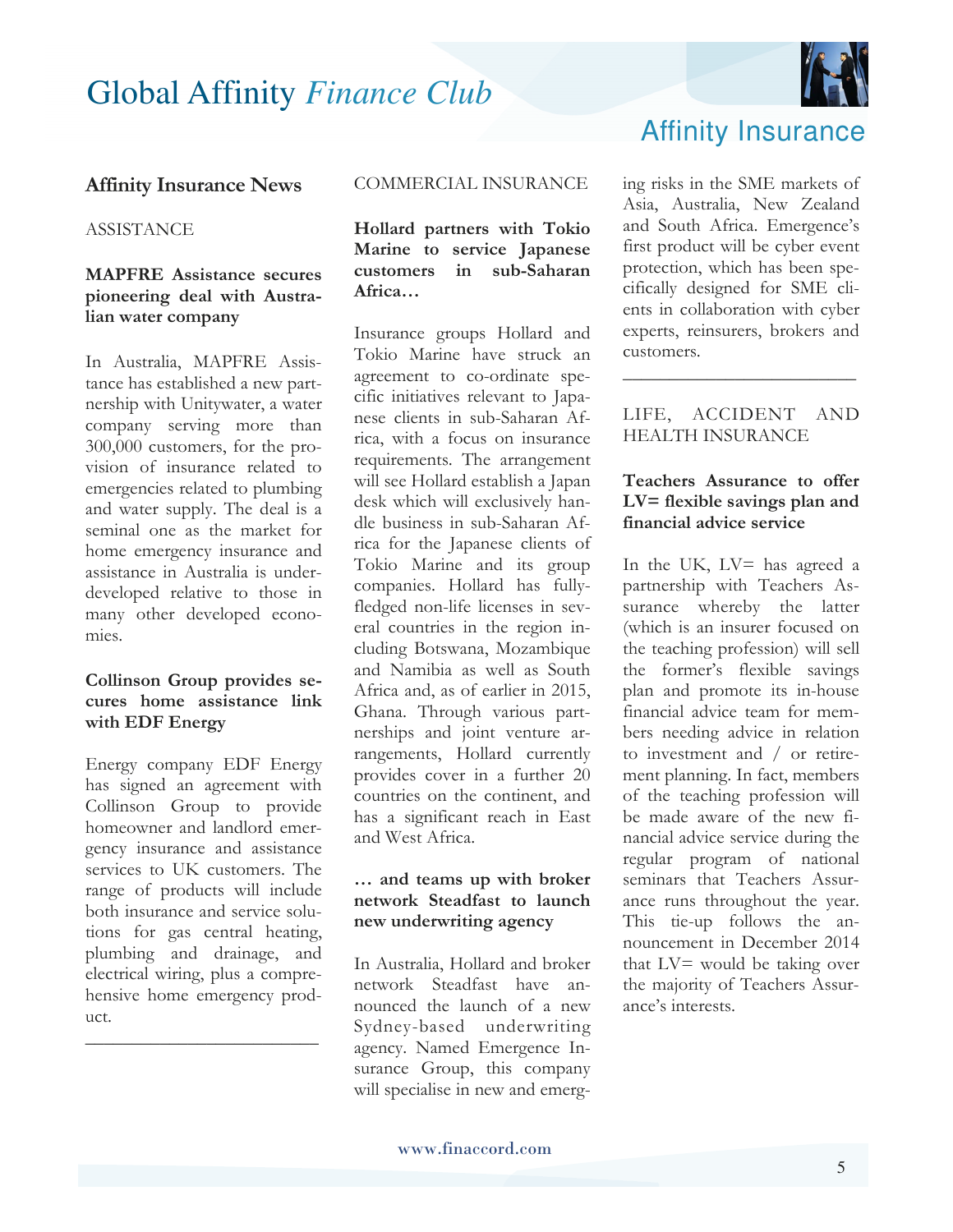

### **CNP Assurances commences CAPVITA joint venture with Alptis Assurances**

In France, CNP Assurances and Alptis Assurances, a wholesale broker specialising in personal protection insurance that distributes through over 6,000 brokers, have established a joint venture focused on healthcare and protection insurance. The new company, which is called CAPVITA, will offer bespoke solutions to companies, particularly to increase take-up rates for supplementary health insurance. CNP Assurances owns 51% of the share capital of CAPVITA with the remaining 49% held by Alptis Assurances.

### **Cigna Insurance Services wins personal accident mandate with Chaucer Direct**

Returning to the UK, Cigna Insurance Services has been selected by Chaucer Direct to provide its motor insurance customers with personal accident cover. The appointment will see Cigna Insurance Services provide personal accident insurance underwriting and claims handling services to Chaucer Direct, the direct arm of Chaucer Insurance. Chaucer Direct will be responsible for the sales and marketing. Specifically, personal accident cover will be offered to customers alongside Chaucer Direct's standard motor insurance. It covers all named drivers

up to a maximum sum insured of GBP 100,000 and the benefit is payable to the driver of the vehicle at the time of the incident.

### **Friends Life enhances 'Protect+' range with Best Doctors module**

Also in the UK, life insurer Friends Life (recently acquired by Aviva) has begun collaborating with Best Doctors, a medical services provider, to introduce the 'Global Treatment' module as an additional option to its 'Protect+' range, a protectionrelated insurance concept targeted at individual consumers. The module gives customers access to medical experts and treatment around the world. Covering a range of serious illnesses, including all cancers, it will pay and arrange for hospital access and treatment, including international hospitals outside of the UK. The product covers cancer, neurosurgery, coronary artery by-pass surgery, heart valve replacement or repair, bone marrow and live donor organ transplant.

### **Columbus Direct launches income protection cover with Lloyd's of London underwriters**

Again in the UK, Columbus Direct, a trading brand of Collinson Group, has launched a new income protection product Affinity Insurance

that can be bought directly by consumers. The policies are being dealt with by underwriters at Lloyd's of London and include different levels of accident, sickness and unemployment cover. Columbus Direct has stated that it is aiming to provide a greater range of products in addition to its core travel insurance policies.

### MOTOR INSURANCE

### **Google unveils motor insurance comparison facility in the US**

In the US, Google has launched a motor insurance comparison facility ('Google Compare for Auto Insurance') in partnership with CompareNow, Cover-Hound and other partners, that lets customers compare rates from different insurance providers. The option to compare rates will appear after a consumer performs a search for 'car insurance' (or a similar term) using Google's engine. Initially, the service is being made available to California residents but Google has indicated that other states will follow later in 2015. Indeeed, a separate subsidiary, Google Compare Auto Insurance Services, was licensed to carry on insurance business in more than a half of US states as at January 2015.

Its insurance partners, which include MetLife and Mercury Insurance plus local providers,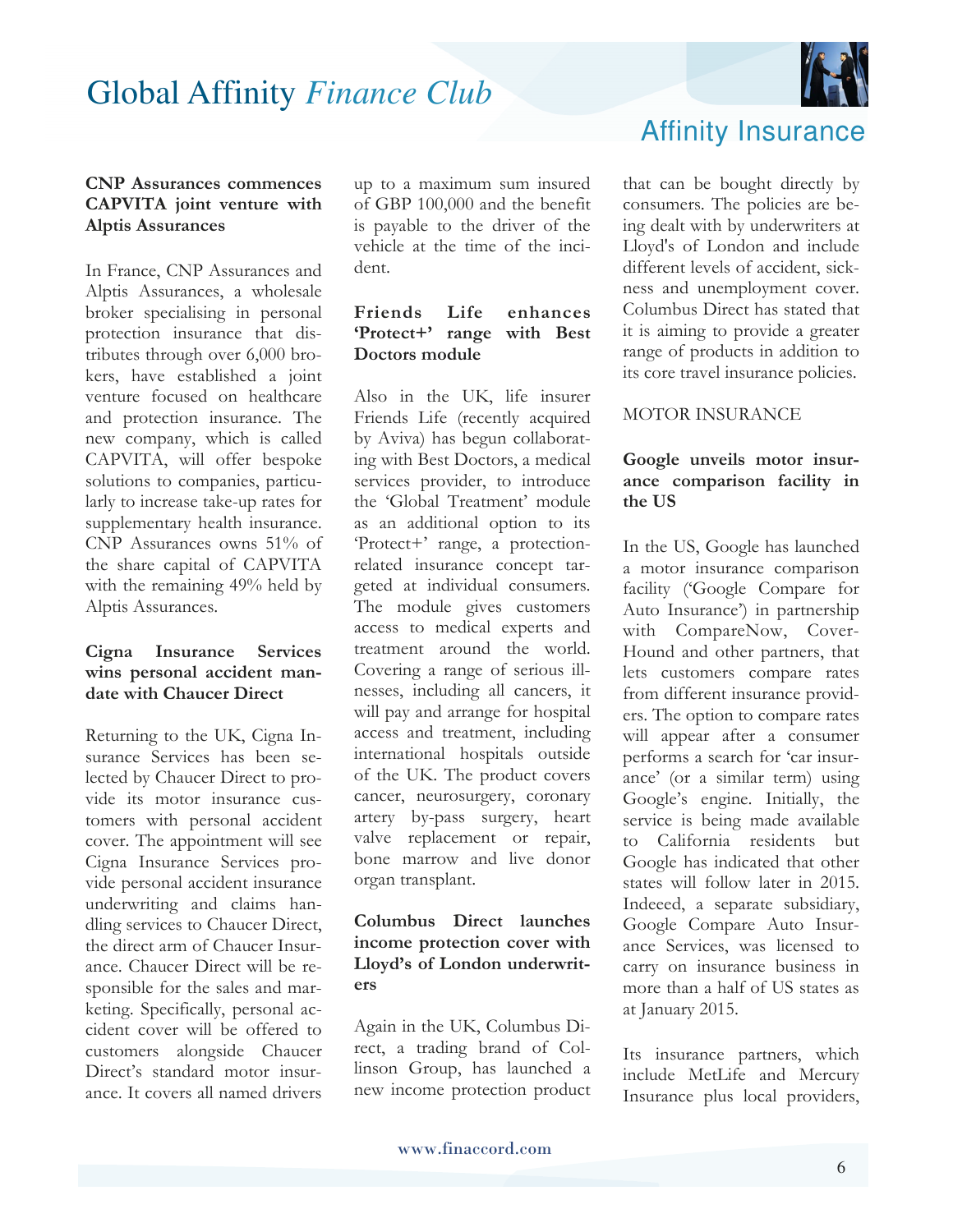

can use the service to highlight what they believe makes them unique given that a field is available for them to mention differentiating features such as safe driver discounts or high levels of customer service.

The US launch follows on from Google's financial comparison operation in the UK, where it provides quotes for mortgages, motor insurance and travel insurance, plus a credit card comparison site in the US, all of which fall under the 'Google Compare' brand.

### **MetLife develops motor insurance product for US transportation network company**

Also in the US, MetLife's motor and household insurance arm and Lyft, a privately-held, transportation network company based in San Francisco, have announced that Lyft drivers in Colorado have access to a motor insurance policy tailored specifically for them. This arrangement augments Lyft's existing products, which only cover part of the trip. Specifically, the policy provides cover for Lyft drivers and insures bodily injury liability, property damage liability, medical payments, and physical damage. In addition, it offers cover for Lyft drivers and passengers at every stage of their trip including while the driver is waiting for a passenger request or en route to pick up a passenger as well as during the trip with the passenger. Premiums vary in accordance with mileage covered.

### **Specialist in UK manufacturer-branded motor insurance selects Allianz as underwriting partner**

In the UK, Allianz has been selected by Verex Group as its motor insurance partner as part of a partnership that will see Allianz provide Verex Group with policies for its vehicle manufacturer and dealer group insurance schemes. Verex Group was founded in 2008 to help vehicle manufacturers and their franchise dealers to increase both customer retention and revenues from parts and vehicle sales. Its specialist services include manufacturerbranded motor insurance, accident management, and excess insurance programs alongside national body shop audit and network management services. At the time of publication, Verex Group clients in the UK included Fiat Chrysler Group, Hyundai, Jaguar Land Rover, Mazda, Mitsubishi, MG, Suzuki and Vauxhall.

## Affinity Insurance

### PET INSURANCE

### **Sterling Pet Solutions ties with CoverCloud for pet insurance product to be sold through Costco**

In the UK, Sterling Pet Solutions (launched in February 2014 and a division of Sterling Insurance Group which was itself acquired by the Francebased mutual insurer Covéa in December 2014) has launched a pet insurance facility with CoverCloud, an online insurance brand and sales service partner. The cat and dog insurance product offers four levels of cover ranging from an accident-only product through to a comprehensive policy with GBP 7,000 per condition benefit levels. CoverCloud is marketing the product to a wide variety of existing customers and distributors, including the COBRA network of 108 independent insurance brokers, plus Costco, the UK's largest membership warehouse chain with 3 million active members across the nation.

PRODUCT WARRANTIES / INSURANCE

\_\_\_\_\_\_\_\_\_\_\_\_\_\_\_\_\_\_\_\_\_\_\_\_\_

### **MAPFRE Warranty seals affinity deal with Portuguese optician chain**

In Portugal, MAPFRE Warranty has entered into a relationship with the Ergovisão optician

\_\_\_\_\_\_\_\_\_\_\_\_\_\_\_\_\_\_\_\_\_\_\_\_\_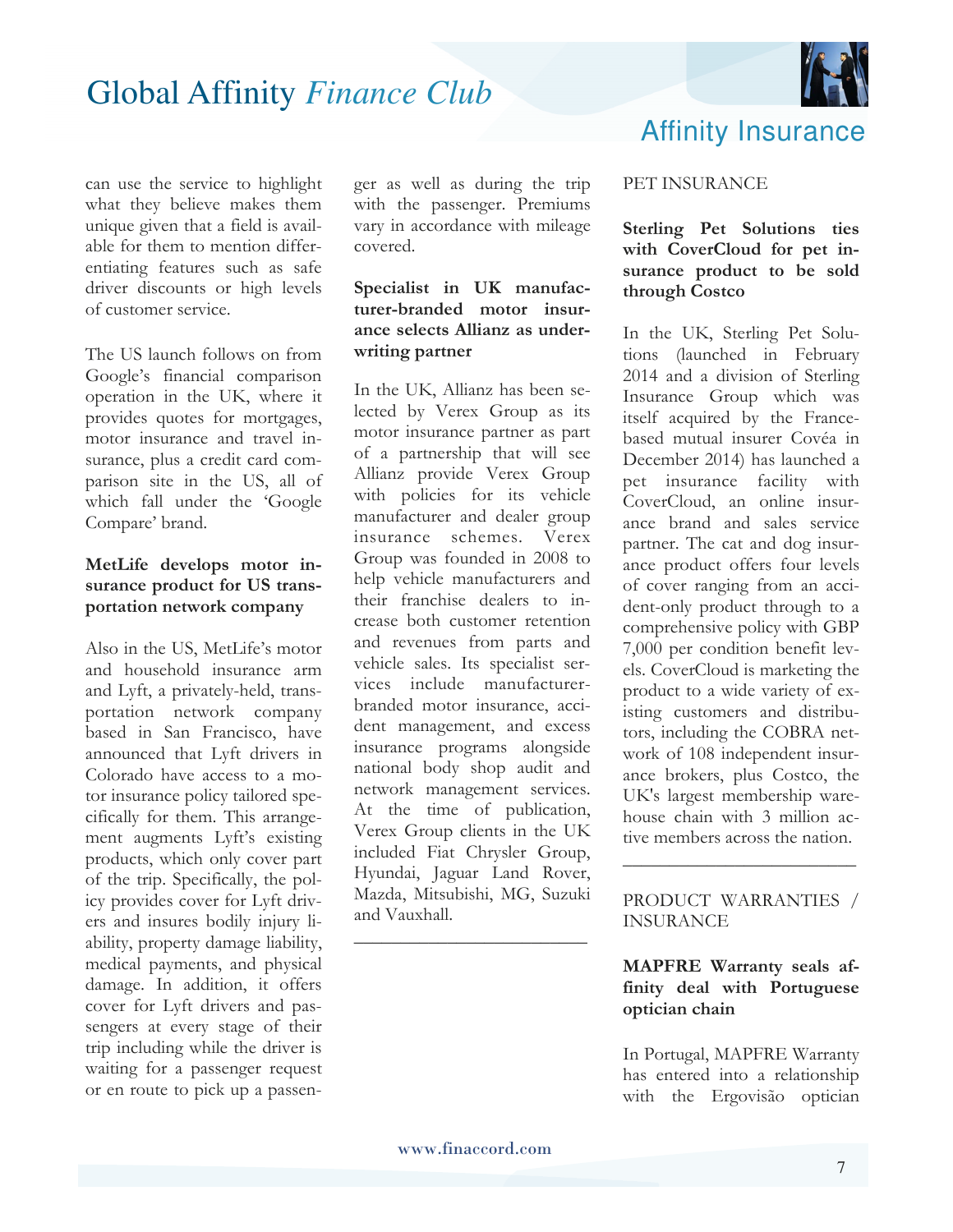chain, which has more than 30 outlets across the country, for an optical (glasses) insurance scheme. In addition to insuring the risks of accidental damage and theft, creditor cover for temporary incapacity and unemployment is also available for customers buying their glasses through finance plans. These policies form part of MAPFRE Warranty's 'lifestyle protection' range.

### **Solid Försäkringar bolsters Swedish bicycle insurance business**

In Sweden, Solid Försäkringar has signed an agreement to acquire bicycle insurance customer records from Falck Försäkringars. When current policies expire, existing customers of Falck will be offered policies from Solid. In addition, Solid Försäkringar is building its bicycle insurance business through creating distribution agreements with four new partners in the sports retail sector, namely Bike Partner, Scott Sports, TeamSportia and Vartex. These agreements stipulate free anti-theft insurance on new bicycles for three

months.

TRAVEL INSURANCE

### **AA selects Cigna Insurance Services as provider for revamped travel cover**

\_\_\_\_\_\_\_\_\_\_\_\_\_\_\_\_\_\_\_\_\_\_\_\_\_

In the UK, the AA has relaunched its travel insurance proposition with a range of improvements in cover following the appointment of Cigna Insurance Services to provide travel underwriting, claims and marketing expertise. The new offering means that the AA is one of only a few travel insurance providers in the UK with no upper age limit on single-trip, worldwide travel policies. Cover is provided for a wide range of low-risk medical conditions without any additional premium rating and most other conditions can be covered subject to an additional premium.

### **MAPFRE Asistencia bolsters position as distributor to Belgian travel trade…**

In Belgium, MAPFRE Asisten-



cia has acquired a travel insurance portfolio worth around EUR 25 million in premiums per annum from L'Européenne, a subsidiary of Nationale Suisse. The transaction means that it now employs directly the staff of this company having already assisted with the administration and management of the travel insurance business. It also makes MAPFRE Asistencia one of the leading suppliers of travel insurance to the Belgian travel trade.

### **… and enters into partnership for travel cover with Russian insurer**

In Russia, MAPFRE Assistance has strengthened its presence in the country's travel insurance sector by creating an agreement with indigenous insurer Euro-Polis for the provision of travel cover for trips within Russia itself. According to MAPFRE Assistance, Euro-Polis, which was founded in 1992, is especially strong in online marketing of motor insurance and other types of non-life policy.

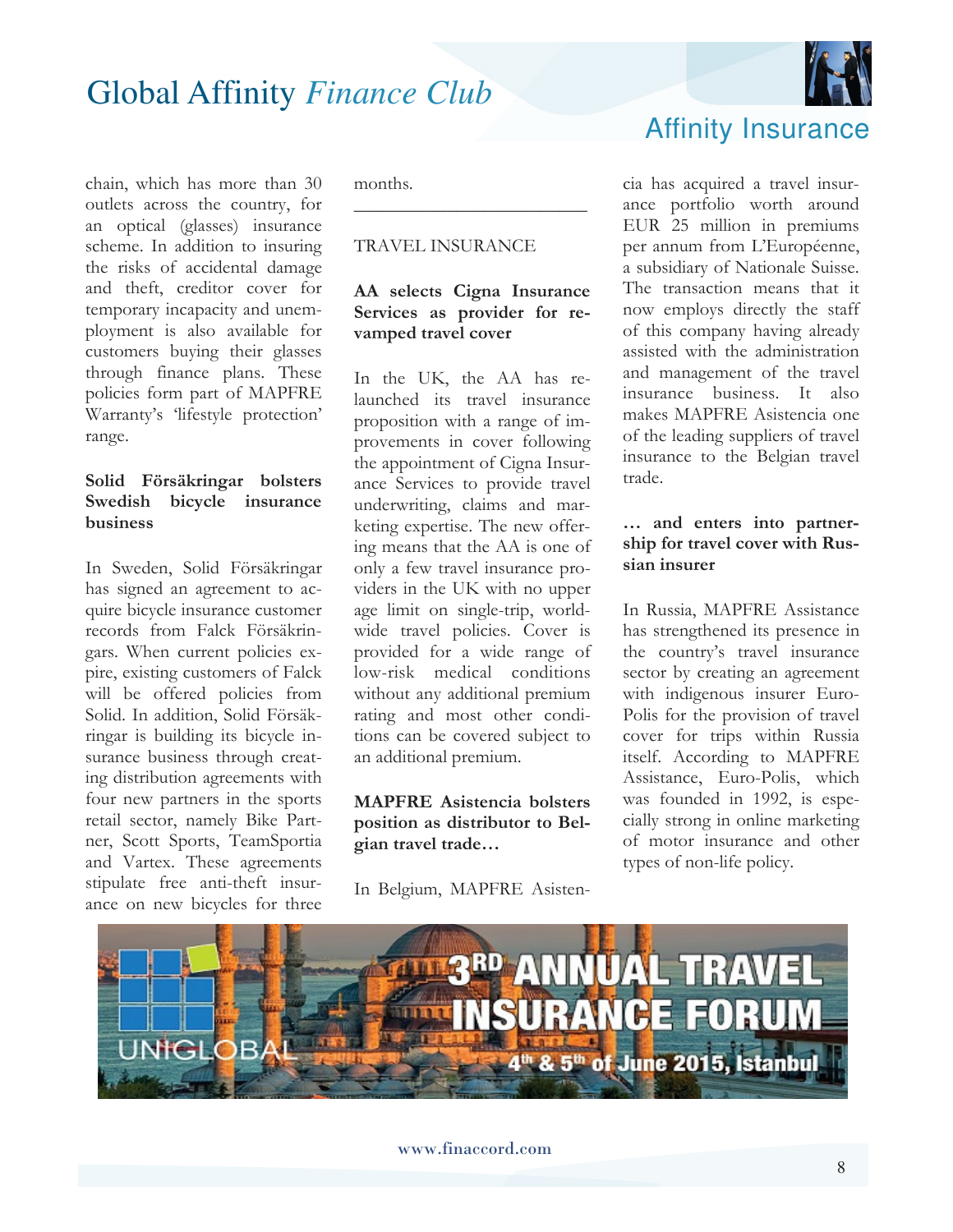

### **AXA Assistance provides embedded insurance for Miles & More cardholders…**

As part of a multi-country deal, AXA Assistance has been contracted to provide travel-related cover for holders of credit cards affiliated to Lufthansa's Miles & More loyalty scheme. The portfolio reportedly includes more than 600,000 cards, and AXA Assistance will provide a range of insurance types including trip cancellation, travel health and collision damage waiver for rental cars. The partnership will also apply to holders of the premium 'HON Circle' credit card, with additional concierge services provided by WhiteConcierge, a subsidiary of AXA.

### **… and works with SKI 360 app for travel cover in France**

Meanwhile, in France, AXA Assistance has signed an agreement to offer travel cover through the SKI 360 app. The agreement allows customers to buy policies and request assistance using their mobile phones. SKI 360 reports that its app has 200,000 users.

### **Sun Life chooses AXA Assistance as assistance provider for Chinese travel insurance policies**

In another deal, this time in China, AXA Assistance and Sun Life have announced that they

will work together to for travel insurance policies covering both domestic and foreign travel. The policies will be comprehensive with AXA Assistance used as assistance provider.

### **ERV and Deutsche Bahn renew travel insurance distribution partnership**

In Germany, ERV and national railway company Deutsche Bahn have agreed to renew an existing partnership with the specialist travel insurer providing travel cover at Deutsche Bahn's stations and travel agencies, as well as through its website.

### GENERAL

### **Ageas secures household and motor insurance partnership with Virgin Money**

\_\_\_\_\_\_\_\_\_\_\_\_\_\_\_\_\_\_\_\_\_\_\_\_\_

In the UK, Virgin Money has announced that it has entered into an agreement with insurer Ageas that will see the two businesses work together to create a range of household and motor insurance products. Under the terms of the agreement, Ageas will support Virgin Money by providing sales, servicing, administration and claims management support. Household insurance will be solely underwritten by Ageas itself while motor cover will be underwritten by a panel of insurers managed by

## Affinity Insurance

Ageas.

### **Hollard signs five-year joint venture agreement with Botswana's largest trade union**

In Botswana, Hollard has begun working with Babereki Investments, the financial services arm of the Botswana Public Employees Union. The five-year contract will see Hollard Botswana become the preferred provider of insurance products to the trade union, which is the largest in Botswana with more than 27,000 members. The agreement involves both life and non -life companies belonging to Hollard in Botswana, meaning that trade union members will have access to both life and short-term insurance products.

### **Gras Savoye wins affinity tie with association of French music writers and composers**

In France, the Société des Auteurs, Compositeurs et Editeurs de Musique (SACEM), a trade association representing the interests of music writers and composers, has chosen broker Gras Savoye to offer insurance and assistance services to its members. The program includes cover for the damage to musical instruments plus life insurance and a legal assistance helpline for members.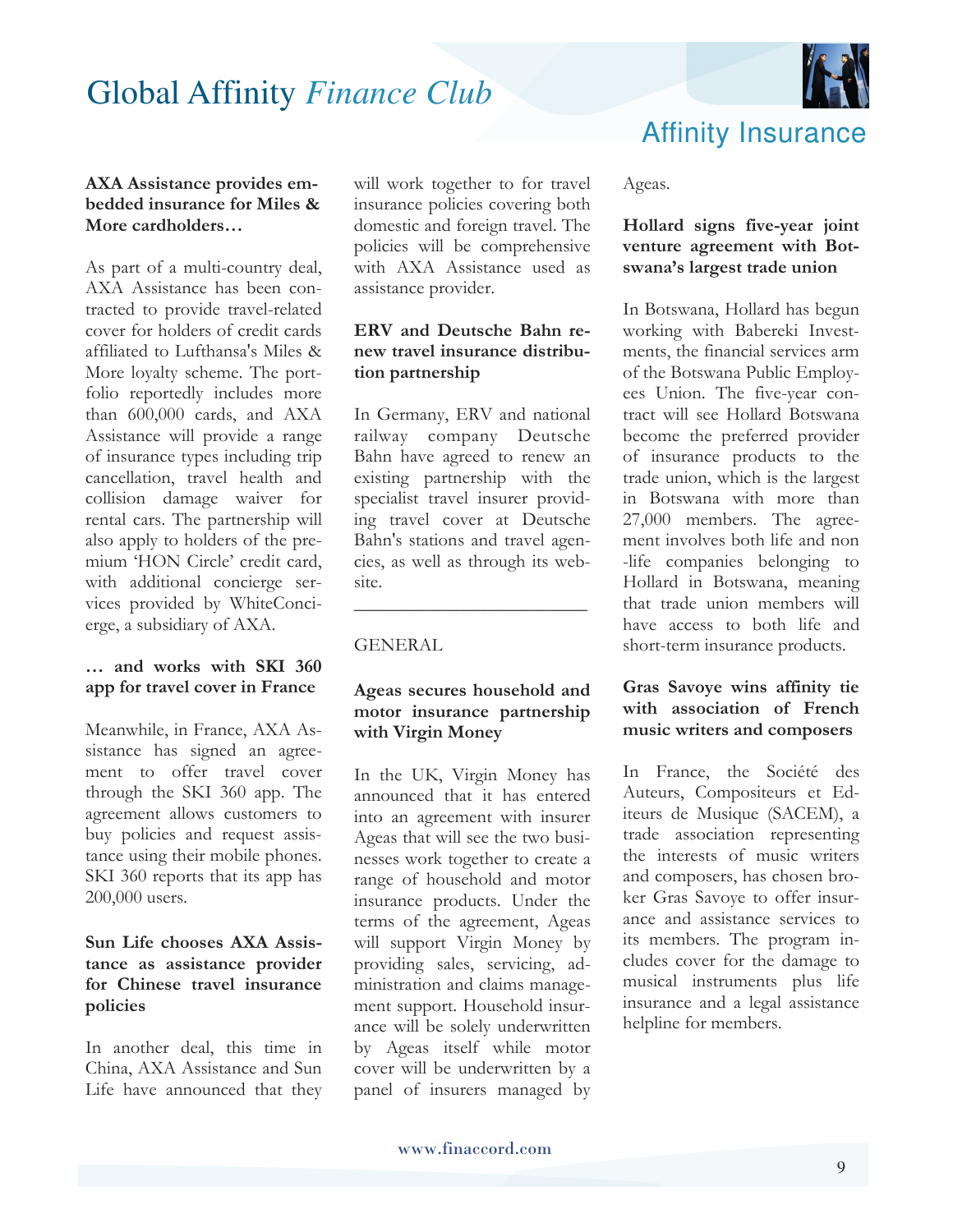

### **Bancassurance**

\_\_\_\_\_\_\_\_\_\_\_\_\_\_\_\_\_\_\_\_\_\_\_\_\_

### **ARAG earns legal protection and home emergency mandate with Horizon underwriting agency**

In the UK, specialist underwriting agency Horizon has chosen ARAG to provide family legal protection and home emergency cover for a new venture targeting medium and high net worth individuals. The click-and-buy venture will enable brokers to rapidly secure both quotes and policy documents with the first two policies named 'Longitude' for medium net worth customers and 'Latitude' for high net worth ones.

### **Tachodisc selects RAC for truck insurance, assistance and warranty cover**

In the UK, RAC has signed an agreement with Tachodisc (a provider of tachometers that generate a record of engine speed over a period, especially for commercial vehicles) whereby the latter will promote the former's truck insurance, assistance and warranty products to its customers. These products include a subscriptionbased RAC truck rescue product which includes cover for up to four breakdowns a year.

### **Generali buys out remaining 24% stake of PPF Group in former joint venture**

Having previously acquired the 24% minority share held by PPF Group, Generali has taken over full control of Generali PPF Holding (GPH), in line with agreements signed in January 2013. The entity is now known as Generali CEE Holding. Generali states that the transaction is key to its ability to speed up its development in Central and Eastern Europe, which it considers to be composed of key, fast-growth markets.

### **Bancassurance**

### CREDITOR INSURANCE

### **Genworth Financial secures mortgage insurance deals with UK building societies**

 $\frac{1}{2}$  ,  $\frac{1}{2}$  ,  $\frac{1}{2}$  ,  $\frac{1}{2}$  ,  $\frac{1}{2}$  ,  $\frac{1}{2}$  ,  $\frac{1}{2}$  ,  $\frac{1}{2}$  ,  $\frac{1}{2}$  ,  $\frac{1}{2}$  ,  $\frac{1}{2}$  ,  $\frac{1}{2}$  ,  $\frac{1}{2}$  ,  $\frac{1}{2}$  ,  $\frac{1}{2}$  ,  $\frac{1}{2}$  ,  $\frac{1}{2}$  ,  $\frac{1}{2}$  ,  $\frac{1$ 

In the UK, Genworth Financial has signed agreements with the Leek United and West Bromwich building societies to provide mortgage insurance for at least two years. The cover will allow the societies to add to their range of higher loan-to-

### value mortgage products.

### LIFE INSURANCE

**Helvetia renews distribution agreement with Raiffeisen banking group for five more years** 

In Switzerland, Helvetia and the Raiffeisen banking group have renewed their distribution partnership for another five years. This partnership began in 1999 and entails the distribution of Helvetia's life insurance products through 280 branches belonging to the banking group. Helvetia has stated that this bancassurance agreement typically generates between CHF 110 million and CHF 170 million in premium income each year with around 30,000 customers served through the channel.

### **Tata AIA Life and Citibank co-operate for life insurance products in India**

In India, Tata AIA Life has entered into a bancassurance partnership with Citibank that will see nine of its life insurance products being sold through the bank including four unit-linked plans, one term policy, two non-

# PARITY **CORPORATE PARITY**

### 21st & 22nd May, 2015 Prague, Czech Republic

**Global Bancassurance** & Alternative Distribution Channels Conference

Theme: "Looking into the future of Bancassurance"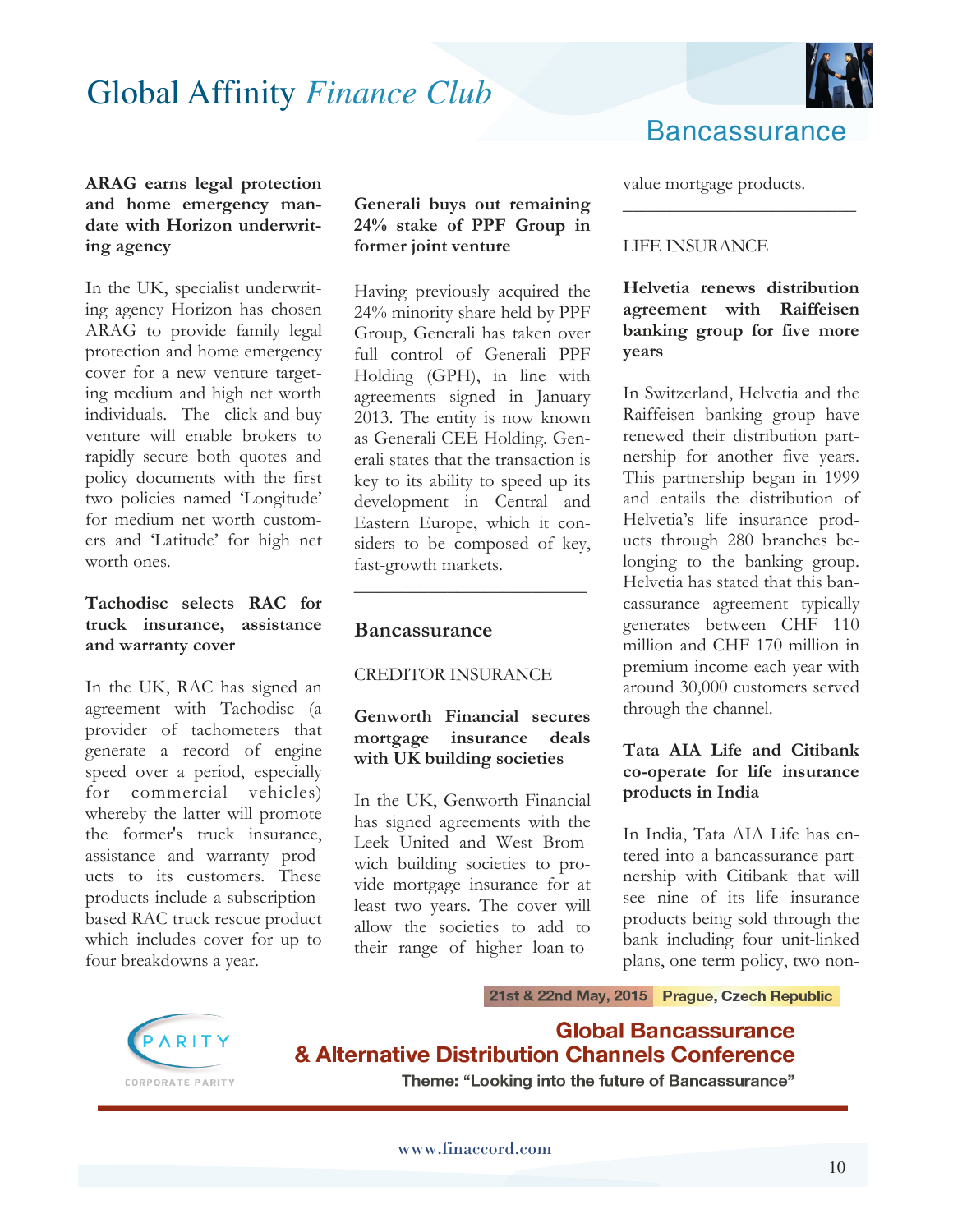

participatory traditional plans, and two participatory traditional plans. The insurer aims to reach customers through the bank's traditional branch network as well as through its growing digital presence. Moreover, it expects to add a number of new products to this portfolio in the coming months.

### **Société Générale converts Antarius from a joint venture to a captive insurer**

In France, Société Générale has decided to exercise its option to purchase the 50% stake of Aviva in Antarius, an insurance company serving the bank's Crédit du Nord subsidiary which is currently owned jointly by Aviva and Crédit du Nord. In effect, this transaction ends Société Générale's life insurance partnership with Aviva France. The acquisition will become effective by the end of 2016 at the latest, when the operational management of the company will be transferred to Sogécap, the captive life insurance subsidiary of Société Générale. Société Générale will then be the sole ultimate owner of Antarius, with Sogécap as a shareholder alongside Crédit du Nord.

\_\_\_\_\_\_\_\_\_\_\_\_\_\_\_\_\_\_\_\_\_\_\_\_\_

### TRAVEL INSURANCE

### **Sparbankernas Kort chooses Solid Försäkringar as provider of card-related travel cover**

In Sweden, Solid Försäkringar has entered into a deal with specialised card provider Sparbankernas Kort to provide travel cover for those using the issuer's cards to pay for their holidays. The insurance in question includes both trip cancellation cover and cover for lost baggage and travel delays.

### GENERAL

### **Groupe BPCE reconfigures bancassurance partnership with CNP**

\_\_\_\_\_\_\_\_\_\_\_\_\_\_\_\_\_\_\_\_\_\_\_\_\_

Returning to France, the BPCE banking group (Groupe BPCE) and CNP Assurances have announced a reconfiguration of their bancassurance partnership with a new arrangement destined to run from the start of 2016 for seven years. Specifically, the banking group's own captive Natixis Assurances will from that date underwrite all savings and retirement savings products distributed by the Caisses d'Epargne network and will also benefit from an exclusive group creditor insurance partnership across all Groupe BPCE branches, along with other product partnerships in



personal and group protection, including healthcare. Hitherto, most of these relationships have been held by CNP Assurances and it will retain them up until the end of 2015. In addition, for all customers of the banking group with insurance policies bought through it but underwritten by CNP Assurances, an agreement has been put in place concerning their on-going management which will include a 10% quota-share reinsurance facility provided by Natixis Assurances.

### **Howden Broking Group acquires management control of bank-owned broker in Malaysia**

In Malaysia, Howden Broking Group (which belongs to Hyperion Insurance Group) has acquired an initial 49% stake and management control in CIMB Insurance Brokers (CIB), a broking entity owned by CIMB Group, one of the country's largest banks. Following the transaction, CIMB Group will remain a distribution partner for selected insurance products from CIB. The acquirer has stated that the new venture constitutes a part of its strategy to expand its presence in southeast Asia while the bank believes that Howden's international reach can help CIB to service both its own operations and its customers outside of Malaysia.

\_\_\_\_\_\_\_\_\_\_\_\_\_\_\_\_\_\_\_\_\_\_\_\_\_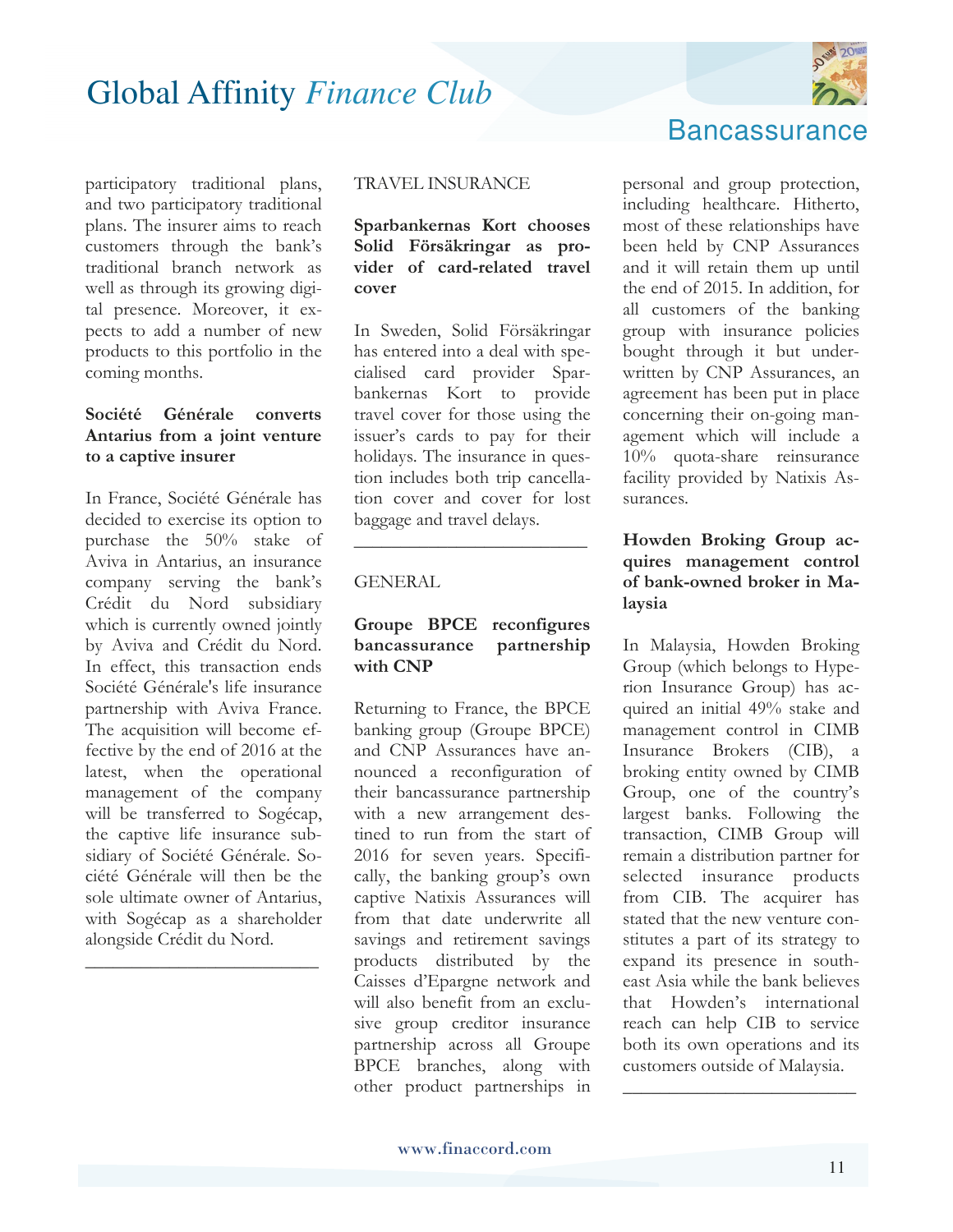

### **Affinity Banking**

AFFINITY CARDS

### **BBVA Compass rolls out NBA affinity card with American Express**

In the US, American Express has unveiled a new initiative with BBVA Compass (a subsidiary of the Spain-based BBVA banking group) to issue an NBA (National Basketball Association) affinity card, the first such card ever developed with this body. BBVA Compass customers will be able to personalise their cards with the logos of their favourite NBA teams, as well as enjoy access to a number of benefits brought to them by both BBVA Compass and American Express.

BBVA Compass anticipates that the credit card launch will help it to expand across the country, beyond its 'sun belt' footprint, by tapping into the passions of basketball fans for the NBA and its 30 teams. Through the card, BBVA Compass is also focusing on expanding its growing digital portfolio, following the success of its first all-digital account which had already been launched as an NBA-branded product.

\_\_\_\_\_\_\_\_\_\_\_\_\_\_\_\_\_\_\_\_\_\_\_\_\_

#### AUTOMOTIVE FINANCE

### **BNP Paribas Personal Finance and Geely receive regulatory green light for finance joint venture**

In China, Geely Automobile Holdings and BNP Paribas Personal Finance have received approval from the China Banking Regulatory Commission (CBRC) to start setting up their automotive finance joint venture which is due to commence activity later in 2015, providing both consumer finance and wholesale finance for dealers.

### **GM subsidiaries acquire stake in Chinese automotive finance joint venture from Ally Financial**

Also in China, and having initially reached an agreement for the transaction in the final quarter of 2012, Ally Financial has completed the sale of its 40% interest in joint venture SAIC-GMAC Automotive Finance Company to General Motors Financial Company and GMAC UK, which are wholly-owned subsidiaries of GM.

### **Fiat Chrysler and Crédit Agricole convert joint venture finance company to fullylicensed bank**

FCA Italy (a division of the Fiat Chrysler group) and CA Consumer Finance (the consumer



finance unit of Crédit Agricole) have announced the conversion of automotive finance company FGA Capital into a fullylicensed bank in the form of FCA Bank. The new entity, which is headquartered in Italy, thus becomes the parent company of subsidiaries in 16 European countries. Along with its new legal status, the corporate identity of FCA Bank is being enhanced, including the introduction of a new logo, although it will continue to focus on its core business of automotive financial services to support the sale of both passenger cars and commercial vehicles.

### CONSUMER FINANCE

### **BNP Paribas Personal Finance forms new joint venture with Spanish banking group**

\_\_\_\_\_\_\_\_\_\_\_\_\_\_\_\_\_\_\_\_\_\_\_\_\_

In Spain, Cetelem (a subsidiary of BNP Paribas Personal Finance) has signed an agreement with Banco de Crédito Cooperativo (BCC), the holding company of Grupo Cooperativo Cajamar (Cajamar), for the creation of a consumer credit joint venture. BCC will own 49% of the initial share capital and will appoint the chairman of the joint venture while Cetelem will hold the remaining 51% and will appoint its chief executive officer. The main activity of the company will be distribution of per-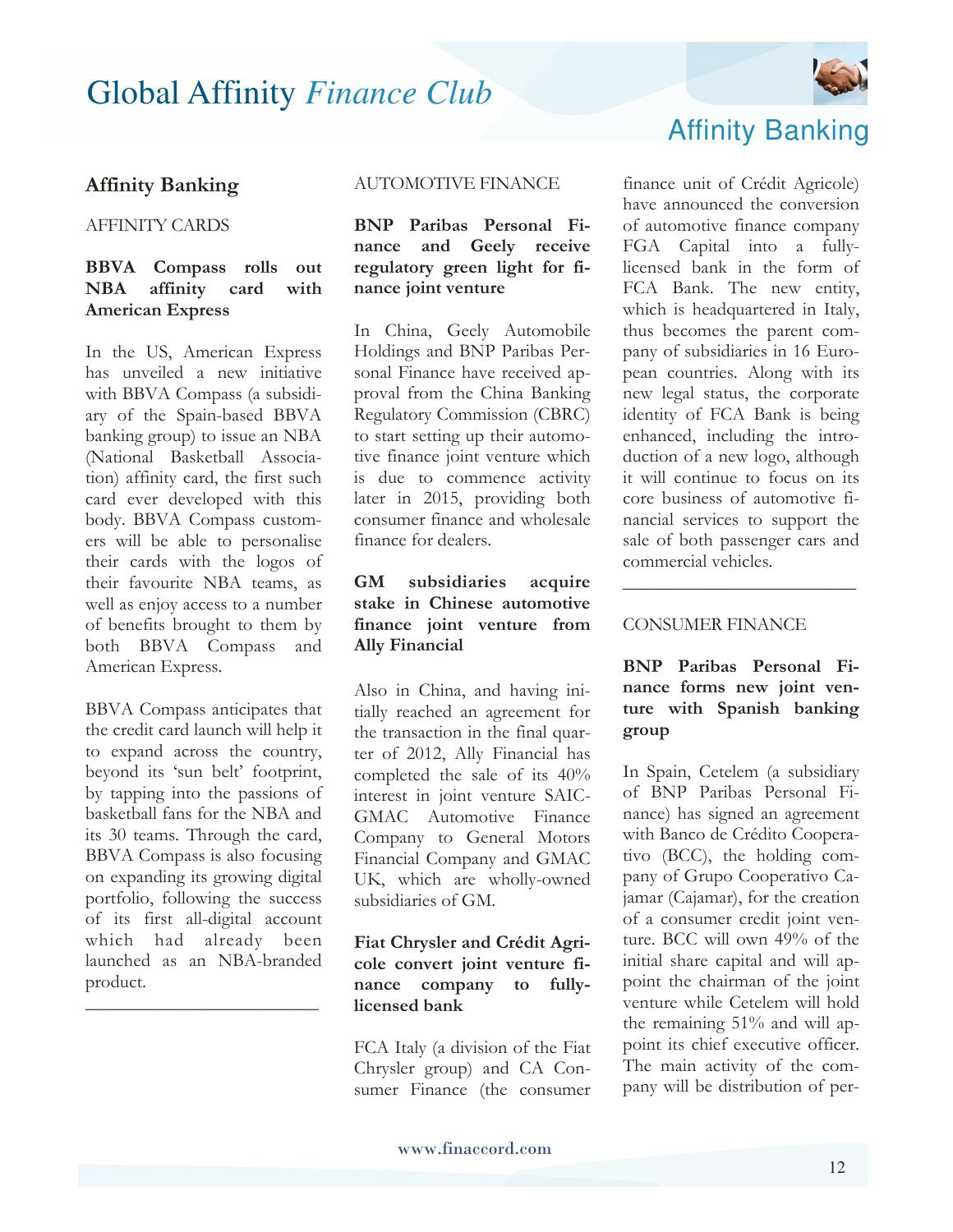

sonal loans through Cajamar's network of over 1,300 branches.

\_\_\_\_\_\_\_\_\_\_\_\_\_\_\_\_\_\_\_\_\_\_\_\_\_

### CO-BRANDED CARDS

### **Alliance Data rolls out cobranded credit card program with Red Roof Inn hotel chain**

In the US, Alliance Data has expanded its footprint in the hospitality sector with a new long-term agreement to provide a co-branded credit card for the Red Roof Inn hotel chain. Red Roof Inn operates over 400 properties across 40 states and claims to have one of the most successful loyalty programs in the sector with more than 1 million members having signed up to its RediCard scheme.

By means of the partnership, Red Roof Inn will gain access to Alliance Data's suite of digital and mobile solutions which should help to increase card member engagement and enhance the features and benefits of the existing Red Roof Inn mobile app. Moreover, loyalty scheme members will earn tiered rewards that are based on expenditure at Red Roof Inn hotels plus high-frequency spend categories and all other transactions.

According to Alliance Data, loyalty programs constitute an important factor in consumers' selection of a hotel, with 59% of hotel guests participating in at least one hotel loyalty program. In addition, 50% of consumers are interested in hotel-branded credit cards with such cards generating around USD 47.6 billion in expenditure in 2014.

### **Capital One introduces cobranded business card in partnership with GM**

Also in the US, Capital One and GM have extended their partnership for co-branded cards by announcing the launch of the 'BuyPower' business credit card. This card is specifically designed for small business owners, does not require an annual membership fee and comprises a variety of benefits, including 5% cashback on purchases of GM parts, accessories and services at authorised dealers plus 3% cashback at fuel retailers, office supply stores and restaurants. The card will replace an existing co-branded business card issued by Chase Bank.

### **American Express links with major partners for launch of new US-based coalition loyalty program**

In another relevant initiative in the US, American Express is launching Plenti as a new USbased coalition loyalty program in association with AT&T, Di-



rect Energy, ExxonMobil, Hulu, Macy's, Nationwide and Rite Aid. The Plenti scheme will allow consumers to earn points and discounts using any form of payment accepted by the participating brands, including cash, prepaid cards and any debit, charge or credit cards. US Loyalty, a division of American Express, is operating the scheme and the launch follows on from the acquisition by American Express of Loyalty Partner in 2011, through which it manages coalition loyalty schemes in Germany, India, Mexico and Poland.

At the time of launch, there is no co-branded credit card associated with the program although this could follow in future given the success of such cards developed in conjunction with coalition loyalty schemes in other countries.

### **Indian online marketplace operator selects HDFC for new co-branded credit card**

In India, HDFC Bank has entered into a three-year partnership with Jasper Infotech, which owns and operates online marketplace Snapdeal, to launch a co-branded credit card. The credit card is targeted at customers in smaller towns and cities. The deal is expected to produce significant benefits for Snapdeal as a fairly high proportion of its annual gross merchandise sales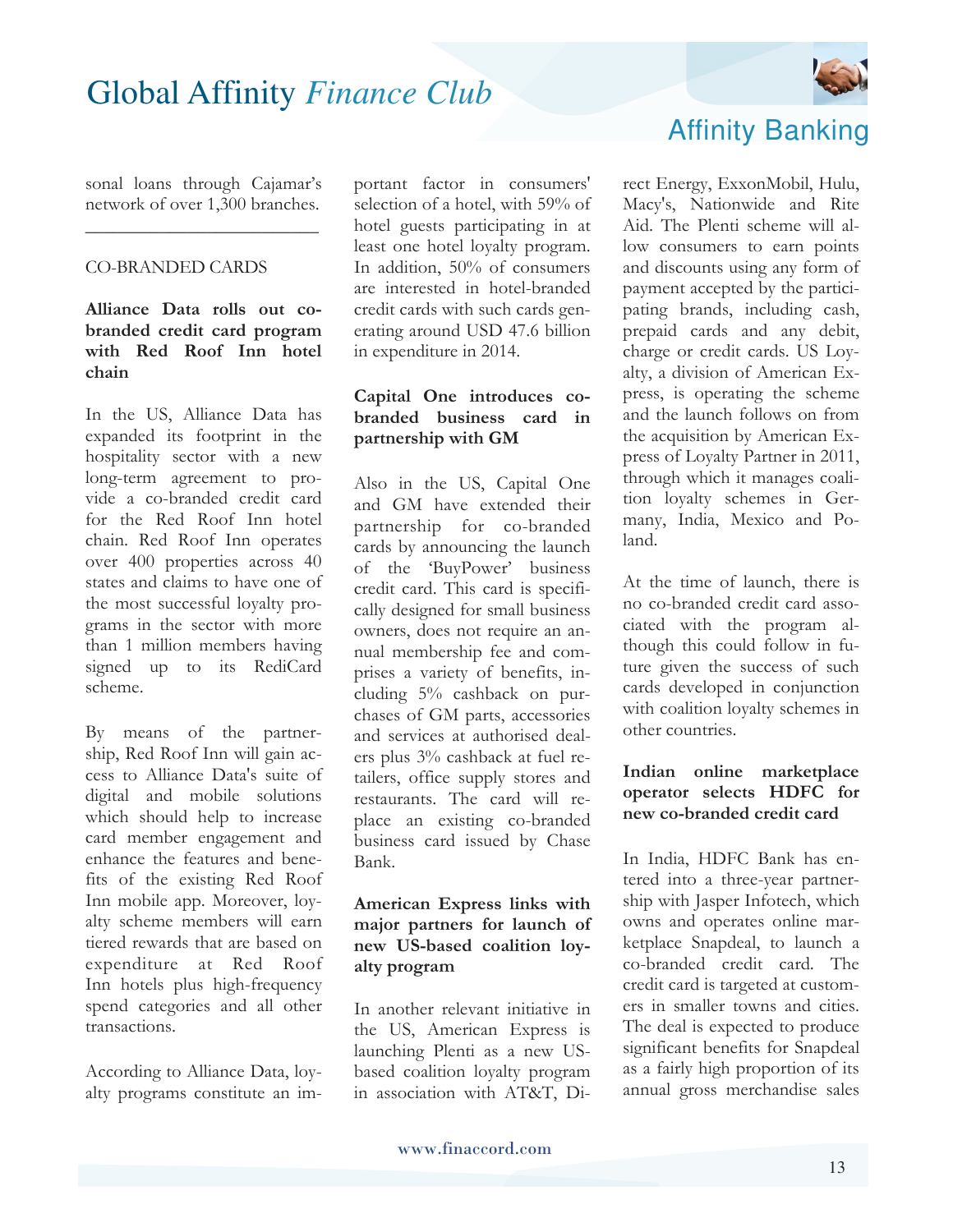

are generated from smaller Indian towns and cities where credit and other payment cards have made limited headway.

### **Russian Standard Bank develops new range of Visa cards with Miles & More**

In Russia, the Miles & More frequent flyer program (owned by Lufthansa) has continued its cooperation with Russian Standard Bank to issue a new range of six co-branded Visa credit cards. These comprise a number of enhanced benefits including the ability to earn miles for day-today purchases, access to all privileges generally available to Miles & More loyalty program members, insurance cover related to shopping and travel, and discounts on stays at hotels listed on the Russian Standard Bank tourist portal.

### INTERNATIONAL PAY-MENTS / REMITTANCES

\_\_\_\_\_\_\_\_\_\_\_\_\_\_\_\_\_\_\_\_\_\_\_\_\_

### **ICICI Bank links with UAE Exchange for remittances for Indian beneficiaries**

ICICI Bank has tied up with UAE Exchange to offer an instant bank transfer service to Indian citizens resident in the  $UAE$ . The so-called 'FLASHremit' service enables customers to conveniently and instantly send rupeedenominated remittances to Indian beneficiaries. Customers of ICICI Bank will be able to use this service by visiting any of more than 130 branches of UAE Exchange in the UAE including around 15 located in the Dubai Metro network.

MOBILE / ONLINE PAY-**MENTS** 

### **Samsung works with major card networks for mobile payments in the US and other markets**

In the US, both MasterCard and Visa have announced that they will work with Samsung for 'Samsung Pay', a mobile payment service that allows cardholders to use a Samsung Galaxy S6 phone for everyday purchases. Specifically, the system will work at both contactlessenabled and most traditional point-of-sale terminals, using Samsung's MST (magnetic secure transmission) and NFC technologies. The scheme will be launched in summer 2015 in the US, although it is planned to extend it over time to other markets.

### **MasterCard ties with eTranzact International for Nigerian remittances…**

In Nigeria, MasterCard and eTranzact International, a pan-African mobile banking and payment services company, have announced a partnership for

Affinity Banking

international remittances. The agreement allows transfers into eTranzact mobile money wallets or selected bank accounts in Nigeria through the international transfer hub HomeSend, which is a joint venture of MasterCard with BICS and eServGlobal. According to the partners, the agreement represents a new channel for international remittances from Nigerians living abroad.

According to the World Bank, Nigeria is the largest remittance market in Africa and the fifthlargest in the world, attracting USD 21 billion in remittances in 2014, which contributed 4% to the country's GDP.

### **… and with Steward Bank in Zimbabwe in a similar context**

Likewise, in Zimbabwe, Master-Card has announced a partnership with Steward Bank whereby it will provide international remittance services for the bank's customers, which number more than 1.5 million. In this case, payments can also be made through HomeSend directly to Steward Bank accounts. In future, a second phase is planned to extend the partnership to Steward Bank's sister company EcoCash (which has over 4 million customers), allowing the latter's mobile money customers to receive international remittances into their mobile money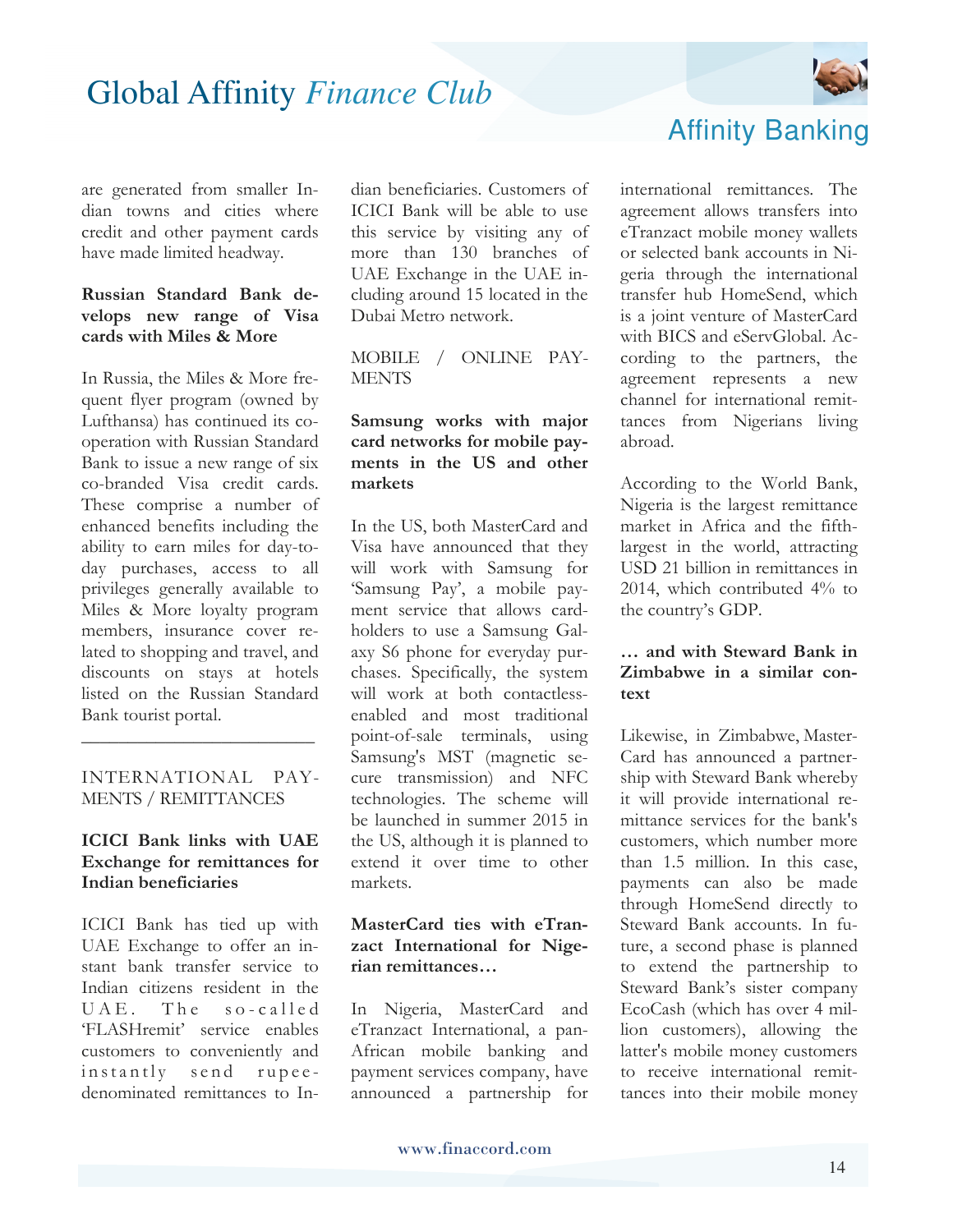

wallets. These funds would then be accessible using the companion MasterCard debit card linked to the mobile wallet.

### **MasterCard works with four US banks for mobile payment options through Apple Pay**

Also in the US, four banks – namely, BECU, Fifth Third, First Niagara and Huntington National Bank – have introduced mobile payment options through Apple Pay for their MasterCard cardholders. The system allows contactless payments using both iPhones and iPads, and is further supported by MasterCard's 'MasterCard Nearby' app, which identifies organisations close at hand that accept contactless payments.

### **MasterCard combines MasterPass digital payment service with mobile ticketing system**

In Greece, MasterCard has partnered with mobile ticketing company Masabi to provide a new smartphone-based mobile ticketing system that will be introduced on the Athens transit system. The partnership combines Masabi's 'JustRide' ticketing system, introduced in Boston in 2012, with MasterCard's digital payment service Master-Pass.

### **MasterCard introduces payment app for Wagamama customers in the UK**

In the UK, MasterCard has linked with pan-Asian restaurant chain Wagamama to allow customers to pay for meals using 'Qkr!', a dedicated mobile phone app. Wagamama, which has 112 restaurants, is the first UK retailer or restaurant to introduce this new app.

### **Visa collaborates with Airtel for mobile money across seven African countries**

Visa and telecoms company Bharti Airtel have announced a partnership to provide mobile payment services in several African countries, namely Gabon, Ghana, Kenya, Madagascar, Rwanda, Seychelles and Tanzania. Under the terms of the deal, Airtel's existing mobile money service will allow payments wherever Visa is accepted, and customers will be able to withdraw money and make payments from their Airtel Money account using a companion Airtel Money Visa payment card. The services are being launched first in Kenya and will extend elsewhere later in 2015.

### **Visa Europe expands Visa Direct peer-to-peer payments service…**

Meanwhile, Visa Europe has announced an expansion of its

## Affinity Banking

peer-to-peer mobile payment service, with the Visa Direct facility (formerly known as Visa Personal Payments) allowing customers of European banks that issue Visa cards to transfer money using mobile phone or Visa card numbers. The expanded service will be available in 20 languages and will support multiple currencies. According to Visa Europe, the existing service has accumulated more than 200,000 users who have utilised it for expenditure of around EUR 43 million since launch in March 2013.

### **… aided by new partnership with fastacash allowing payments via social networks**

In addition, a new partnership with Singapore-based fastacash will allow Visa Direct users to send peer-to-peer payments via social networks such as Facebook, LinkedIn, Twitter and WhatsApp. It is anticipated that the partnership will enhance Visa Direct's peer-to-peer domestic and international money transfer service helping to bridge the gap between consumers wanting to use social media to transfer money, and banks and payment service providers.

In order to send peer-to-peer payments using Visa Direct, consumers need to use the mobile app or other user interface provided by their bank. Then, they enter the amount of money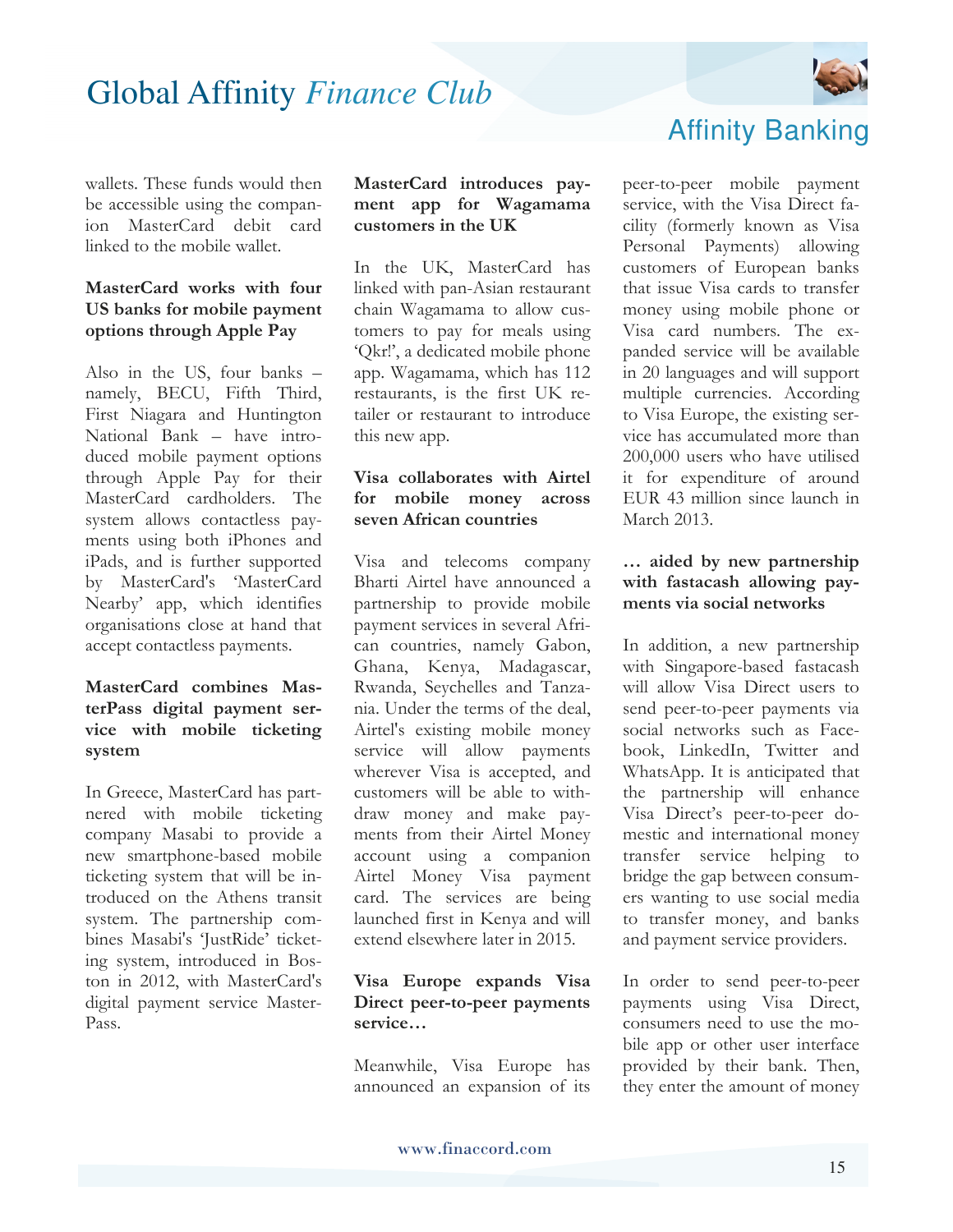

they wish to send, select the channel via which to send it which can be either direct to a mobile number or, in future with fastacash, via a social channel. All that is required for the sender is to choose the channel and the contact they wish to send money to, who will then receive the payment notification.

### **Ecobank forms pan-African mobile payment partnerships with MTN and Orange**

Pan-African bank Ecobank has partnered with MTN with the aim of improving access to mobile financial services in Africa. Under the terms of the agreement, users of MTN's 'Mobile Money' service who are also Ecobank customers, will be able to withdraw cash from the bank's ATMs using their mobile phones. Customers will also be able to transfer money between 'Mobile Money' and Ecobank accounts. The service has been piloted first in Ghana and is due to be rolled out in a total of 12 Africa countries in which Ecobank is active.

In addition, Ecobank has also struck a deal with Orange that will enable the bank's customers to transfer money between accounts using their mobile phones. Already live in Mali, and due to arrive subsequently in Cameroon, Côte d'Ivoire, the Democratic Republic of the Congo, Guinea, Niger and Senegal, the service lets users top up their Orange Money e-wallet from their bank account and vice versa. Orange has built up a substantial base of more than 12 million mobile money customers in 13 African countries, offering fund transfers, bill payment and, in some markets, savings and insurance products.

### **Synchrony Bank allows cardholders to use 'Samsung Pay' mobile wallet app**

Returning to the US, Synchrony Bank has disclosed that it will be possible to use all of its privatelabel credit cards, including 11.4 million active accounts accepted at more than 300,000 locations, via the 'Samsung Pay' mobile wallet app. Like other similar apps 'Samsung Pay' is locked by PIN and password. All Synchrony Bank private-label card accounts in the app will be device-specific and domainrestricted tokens, meaning they will only work in the merchant's store, providing additional security.

### **3 extends direct carrier billing service with Boku in Hong Kong**

In Hong Kong, mobile payments provider Boku has teamed up with mobile operator brand 3 to allow subscribers to make purchases on their mobile devices using their phone numbers. At checkout, users choose the items that they want to purAffinity Banking

chase, enter their phone number and confirm the purchase via text, with items then billed to their mobile accounts.

### **Maybank launches portable point-of-sale payment device in conjunction with Maxis Berhad**

In Malaysia, Maybank has partnered with telecoms company Maxis Berhad to launch Maybank mPOS, a portable device that allows merchants to accept card payments online. Linked to Maxis Berhad's network, it requires merchants to insert the card reader into the audio port of their mobile device to activate the card payment function on their portable handset. The new facility is expected to attract 4,000 new merchants within its first year of operation.

### **BGL BNP Paribas launches mobile payment solution in partnership with Digicash Payments**

In Luxembourg, BGL BNP Paribas has launched a mobile payment solution developed by Digicash Payments, namely an app that is downloadable at no charge from App Store and Google Play. This enables clients to make payments easily and securely from their smartphones either online or in partner stores. Payments are then debited directly from their bank accounts without the need to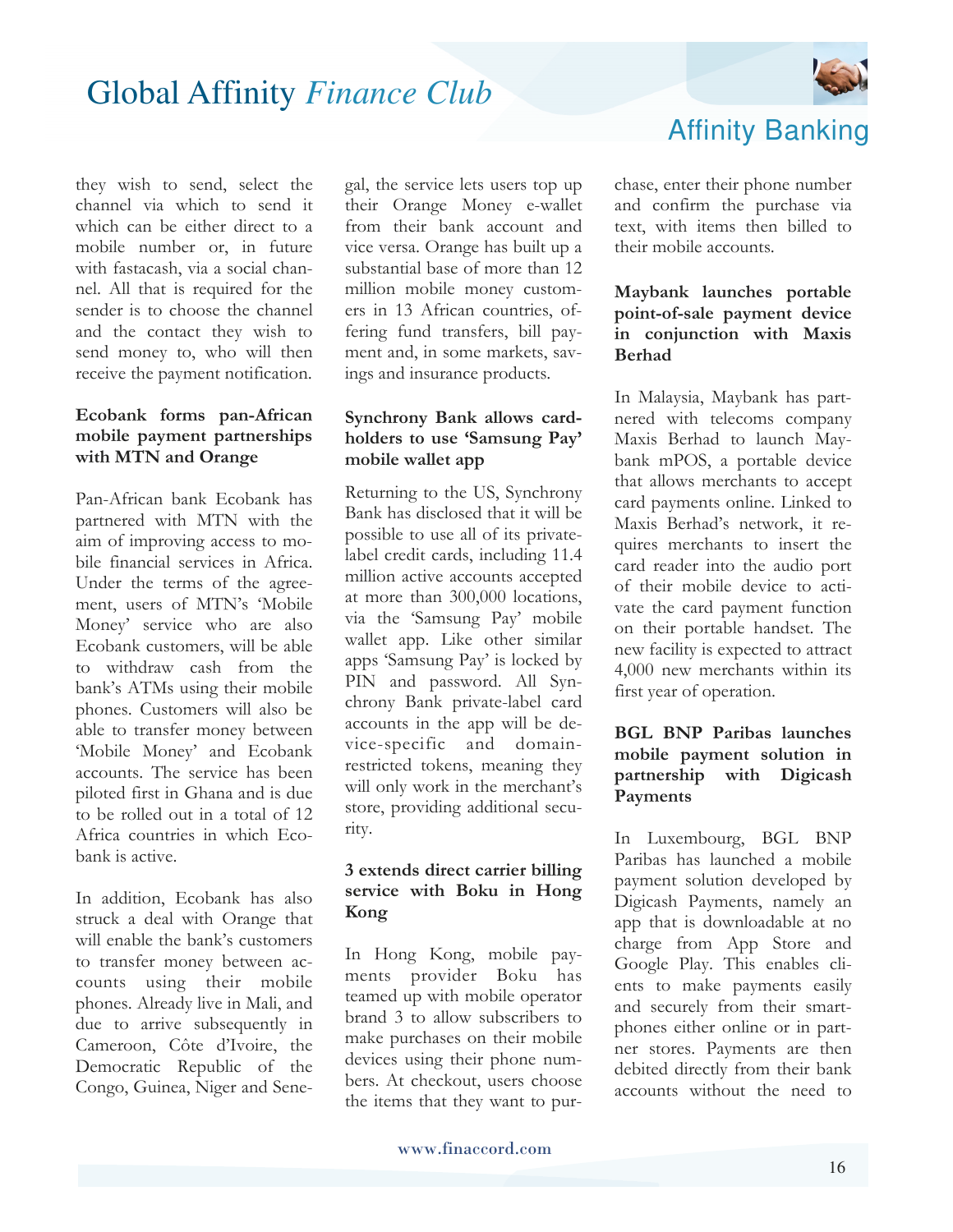

store sensitive information on a phone.

### **PayPoint works with UNIQA to facilitate payments of insurance premiums in Romania**

In Romania, insurance company UNIQA has established an agreement with PayPoint to enable its customers to pay their insurance premiums at any of over 8,500 outlets across the country with a PayPoint payment terminal. PayPoint is a UK -based specialist payments company, processing consumer payments across a wide variety of markets through its retail networks, online and mobile phone channels.

### **Drillisch prepares to launch Wirecard mobile payment service**

In Germany, independent telecoms firm Drillisch has agreed to begin offering Wirecard's 'boon' mobile payment service, which will be launched in summer 2015. The service will be marketed by the etelon and yourfone brands operated by Drillisch, which has more than 2 million customers.

\_\_\_\_\_\_\_\_\_\_\_\_\_\_\_\_\_\_\_\_\_\_\_\_\_

### PAYMENT CARD ISSUANCE AND ACCEPTANCE

### **JCB links with Asia Commercial Bank for new debit and credit cards in Vietnam**

In Vietnam, JCB has tied with Asia Commercial Bank to introduce both debit and credit cards. Debit cards can be issued on a near-instantaneous basis and comprise free ATM assault and theft insurance cover plus privileges at selected merchants and JCB Plaza. There is no annual fee during the first year and a cashback facility is available for the first few transactions made with the card. Globally, the JCB acceptance network comprises approximately 28 million merchants and over 1 million ATMs across around 190 countries.

### RETAILER CARDS

### **Alliance Data renews privatelabel credit card partnership with FULLBEAUTY Brands**

\_\_\_\_\_\_\_\_\_\_\_\_\_\_\_\_\_\_\_\_\_\_\_\_\_

In the US, Alliance Data's retail services arm has signed a longterm renewal agreement to continue offering private-label credit card services for FULL-BEAUTY Brands, a fashion line for plus-sized male and female customers that is based in New York and that includes seven separate brands including Roaman's, swimsuitsforall, Jes-



sica London and Woman Within. This renewal encompasses the development of an integrated rewards program that offers points for every dollar spent which can then be redeemed in the form of rewards certificates.

### **Costco terminates cobranding and merchant acceptance partnership with American Express**

Also in the US, American Express has announced that its cobranding and merchant acceptance agreements with Costco will terminate at the end of March 2016. The two companies have held discussions on renewing the existing contract but have agreed to not extend it further.

\_\_\_\_\_\_\_\_\_\_\_\_\_\_\_\_\_\_\_\_\_\_\_\_\_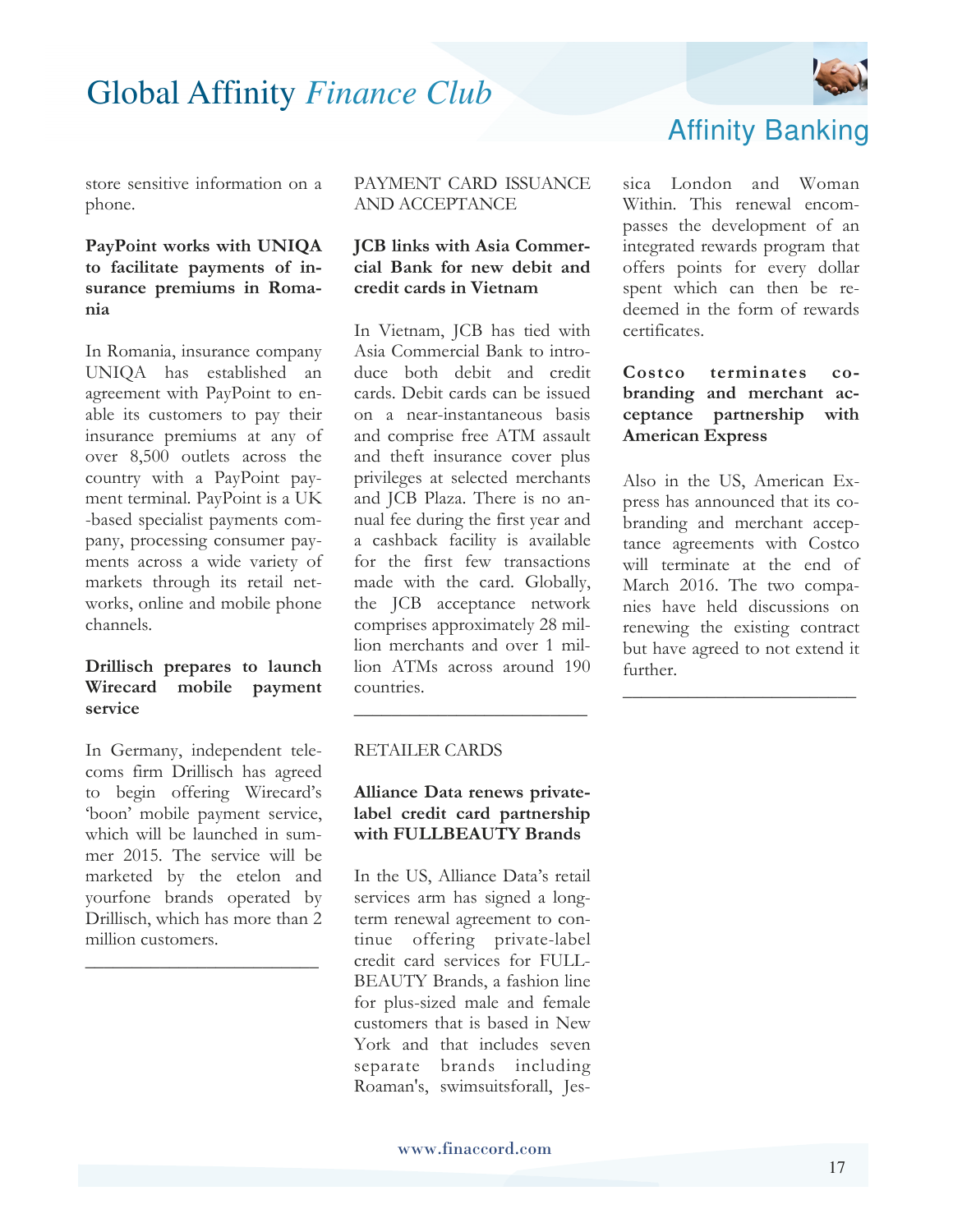### **Organisations in this issue**

3, 16 AA, 8 Ageas, 9 Airtel, 15 Alliance Data, 13, 17 Allianz, 7 Ally Financial, 12 Alptis Assurances, 6 American Express, 12, 13, 17 Antarius, 10 Apple, 15 ARAG, 9 Asia Commercial Bank, 17 AT&T, 13 AXA Assistance, 8 Banco de Crédito Cooperativo, 12 BBVA Compass, 12 BECU, 15 Best Doctors, 6 BGL BNP Paribas, 16 Bike Partner, 8 BNP Paribas Personal Finance, 12 Boku, 16 Botswana Public Employees Union, 9 Capital One, 13 Chaucer, 6 Cigna, 6, 8 CIMB Insurance Brokers, 11 Citibank, 10 CNP Assurances, 6, 11 Collinson Group, 5 Columbus Direct, 6 CompareNow, 6 Costco, 7, 17 CoverCloud, 7 CoverHound, 6 Crédit Agricole, 12 Deutsche Bahn, 9 Digicash Payments, 16 Direct Energy, 13 Drillisch, 17 Ecobank, 16 EDF Energy, 5 Ergovisão, 7 ERV, 9

eTranzact International, 14 ExxonMobil, 13 fastacash, 15 Fiat Chrysler, 12 Fifth Third, 15 First Niagara, 15 Friends Life, 6 FULLBEAUTY Brands, 17 Geely, 12 Generali, 10 Genworth Financial, 10 GM, 12, 13 Google, 6 Gras Savoye, 9 Groupe BPCE, 11 HDFC Bank, 13 Helvetia, 10 Hollard, 5, 9 Horizon, 9 Howden Broking Group, 11 Hulu, 13 Huntington National Bank, 15 ICICI Bank, 14 Jasper Infotech, 13 JCB, 17 Lloyd's of London, 6 Lufthansa, 8, 14  $LV=$ , 5 Lyft, 7 Macy's, 13 MAPFRE, 5, 7, 8 Masabi, 15 MasterCard, 14, 15 Maxis Berhad, 16 Maybank, 16 Mercury Insurance, 6 MetLife, 6, 7 MTN, 16 Nationale Suisse, 8 Nationwide, 13 Orange, 16 PayPoint, 17 PPF Group, 10 RAC, 10 Raiffeisen, 10 Red Roof Inn, 13

Rite Aid, 13 Russian Standard Bank, 14 Samsung, 14, 16 Scott Sports, 8 SKI 360, 9 Société Générale, 10 Solid Försäkringar, 8, 10 Sparbankernas Kort, 10 Steadfast, 5 Sterling Pet Solutions, 7 Steward Bank, 14 Sun Life, 9 Synchrony Bank, 16 Tachodisc, 10 Tata AIA Life, 10 Teachers Assurance, 5 TeamSportia, 8 Tokio Marine, 5 UAE Exchange, 14 UNIQA, 17 Unitywater, 5 Vartex, 8 Verex Group, 7 Virgin Money, 9 Visa, 14, 15 Wagamama, 15 Wirecard, 17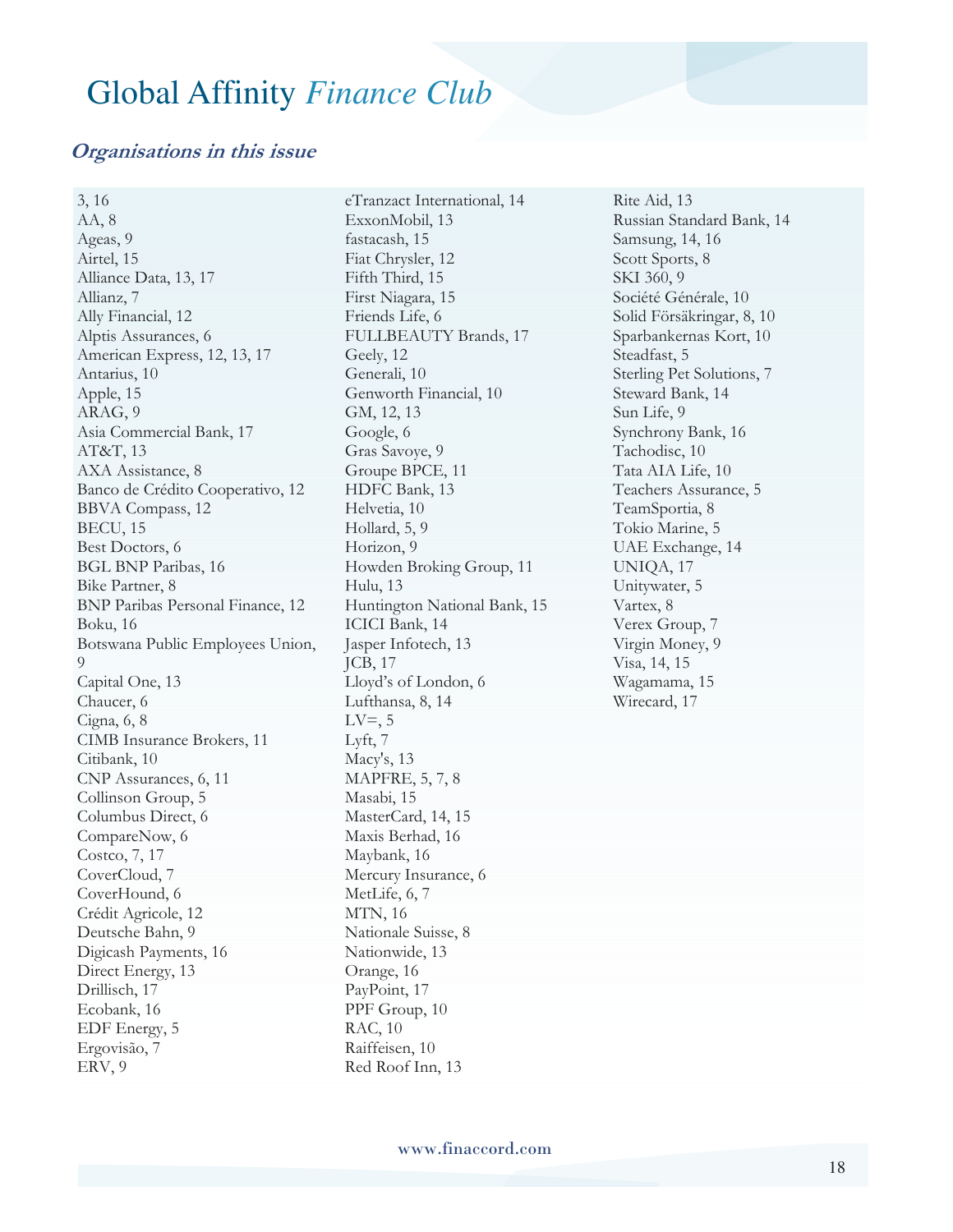

## Latest Reports

#### **Finaccord's latest published reports include:**

- Automotive Finance and Leasing in the Asia-Pacific Region GBP 1,995
- Bancassurance in China: Life, Non-Life and Creditor Insurance GBP 995
- Commercial Non-Life Insurance Brokers in Brazil GBP 795
- ∗ Commercial Non-Life Insurance Brokers in Canada GBP 795
- ∗ Commercial Non-Life Insurance Brokers in China GBP 795
- Commercial Non-Life Insurance Brokers in South Africa GBP 795
- Creditor Insurance in the Asia-Pacific Region GBP 2,995
- Creditor Insurance in Canada GBP 595
- ∗ D&O Insurance in Europe GBP 2,995
- D&O Insurance in Germany GBP 595
- ∗ D&O Insurance in the UK GBP 595
- ∗ Extended Warranties for New and Used Cars in the Asia-Pacific Region GBP 1,995
- ∗ Extended Warranties for New and Used Cars in Latin America GBP 1,495
- Global Mobile Operators: Strategies in Insurance and Assistance GBP 1,995
- Global Mobile Operators: Strategies in Payments and Banking GBP 1,995
- ∗ Global Mobile Operators: Strategies in Payments, Banking, Insurance and Assistance GBP 2,995
- ∗ Manufacturer-Branded and Dealer-Intermediated Motor Insurance and Road Assistance in the Asia-Pacific Region GBP 1,995
- ∗ Road Assistance in Major Global Markets GBP 2,995
- ∗ Trade Credit Insurance in Major Global Markets GBP 2,995
- ∗ Travel Insurance and Assistance in France GBP 795
- ∗ Travel Insurance and Assistance in Germany GBP 795
- Travel Insurance and Assistance in Italy GBP 795
- Warranty Metrics: Consumer Approaches to Extended Warranties for White, Brown and Grey Goods in Selected Global Markets

GBP 3,995